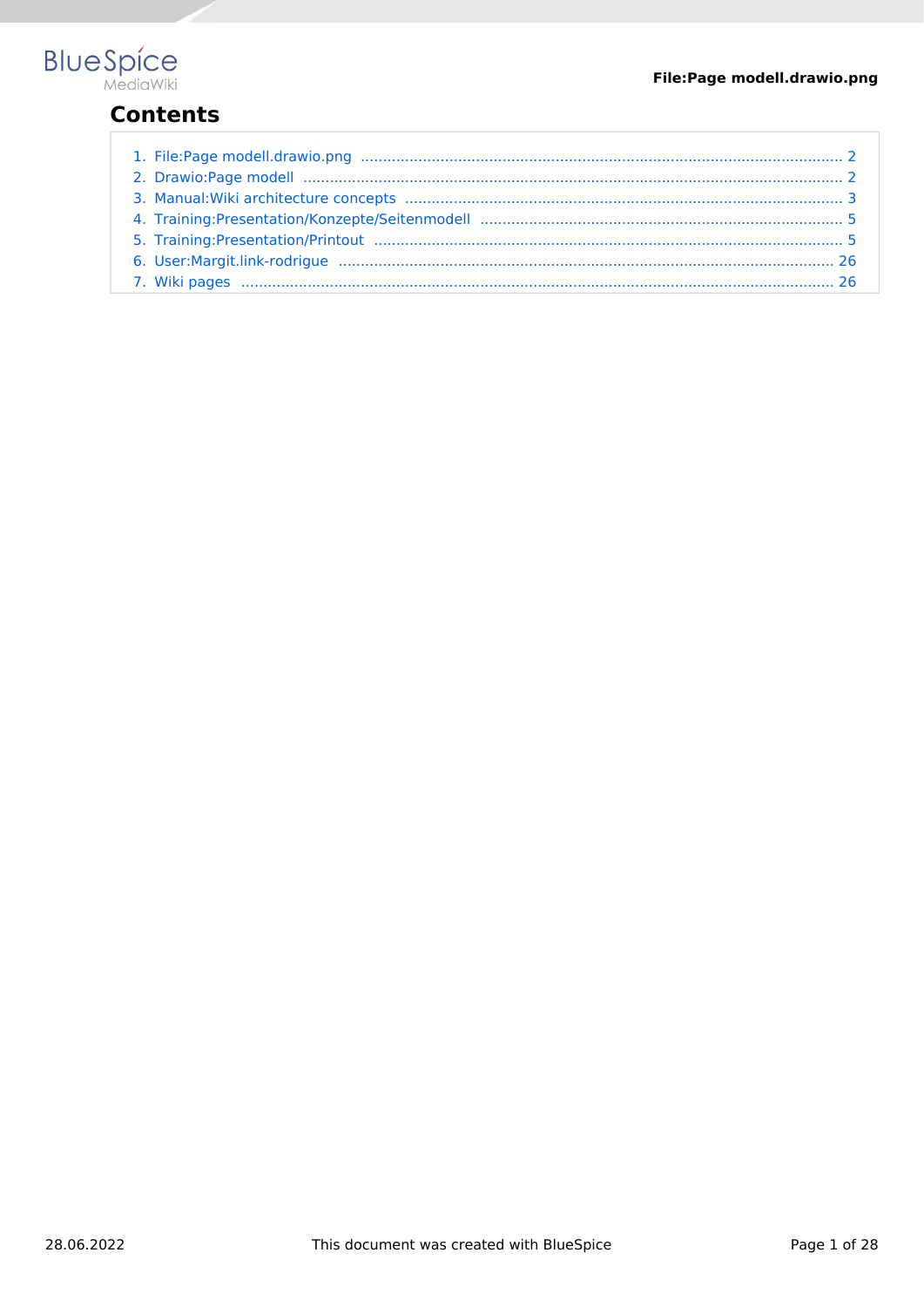#### <span id="page-1-0"></span>**BlueSpice** MediaWiki

#### **File:Page modell.drawio.png**

<span id="page-1-2"></span>

[Original file](#page-1-0) (1,082 × 442 pixels, file size: 24 KB, MIME type: image/png)

#### <span id="page-1-3"></span>File history

Click on a date/time to view the file as it appeared at that time.

| Date/Time                      | <b>Thumbnail</b>                                                                                                                    | <b>Dimensions</b> | User                                                           | Comment |
|--------------------------------|-------------------------------------------------------------------------------------------------------------------------------------|-------------------|----------------------------------------------------------------|---------|
| current   09:39, 27 April 2022 | Pages<br>SpecialPages<br>ContentPages<br>Socialistes<br><b>Steathers</b><br>InagePages<br>CategoryPages<br>WillPages<br>Detectories |                   | $1,082 \times 442$ (24 MB) git.link-rodrigue (talk   contribs) |         |

You cannot overwrite this file.

#### <span id="page-1-4"></span>File usage

The following 4 pages use this file: [Wiki pages](#page-25-1) [Manual:Wiki architecture concepts](#page-2-0) [Training:Presentation/Konzepte/Seitenmodell](#page-4-0) [Training:Presentation/Printout](#page-4-1)

#### Used with Drawio tag

[Drawio:Page modell](#page-1-1)

<span id="page-1-1"></span>**Drawio:Page modell**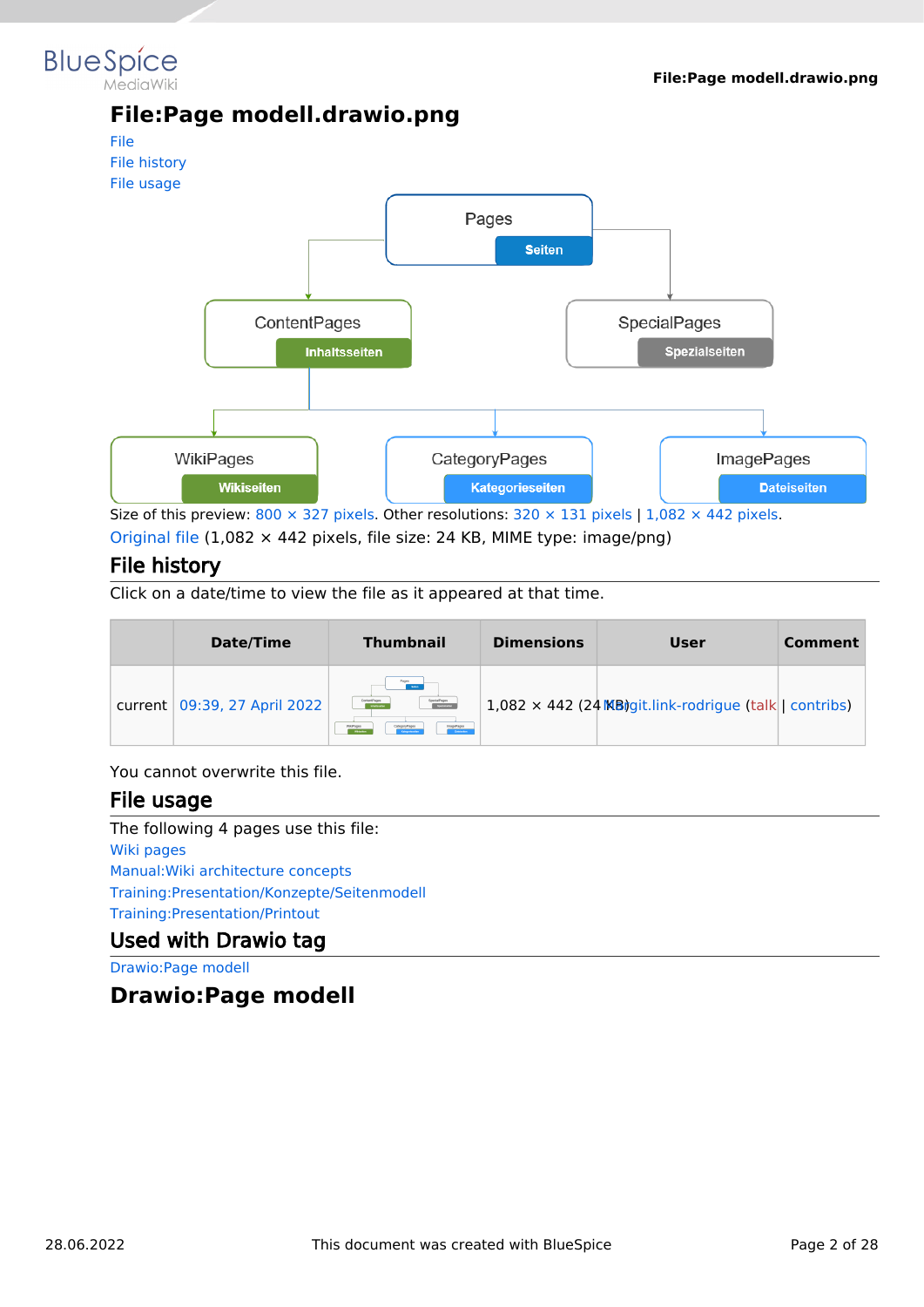



<span id="page-2-0"></span>Each installed instance of a wiki is made up of different types of pages. Each page type serves a specific role in the wiki and, therefore, contains different elements which are described here.

#### Contents

| 3.3 Special page manufactured and the contract of the contract of the contract of the contract of the contract of the contract of the contract of the contract of the contract of the contract of the contract of the contract |  |
|--------------------------------------------------------------------------------------------------------------------------------------------------------------------------------------------------------------------------------|--|
|                                                                                                                                                                                                                                |  |
|                                                                                                                                                                                                                                |  |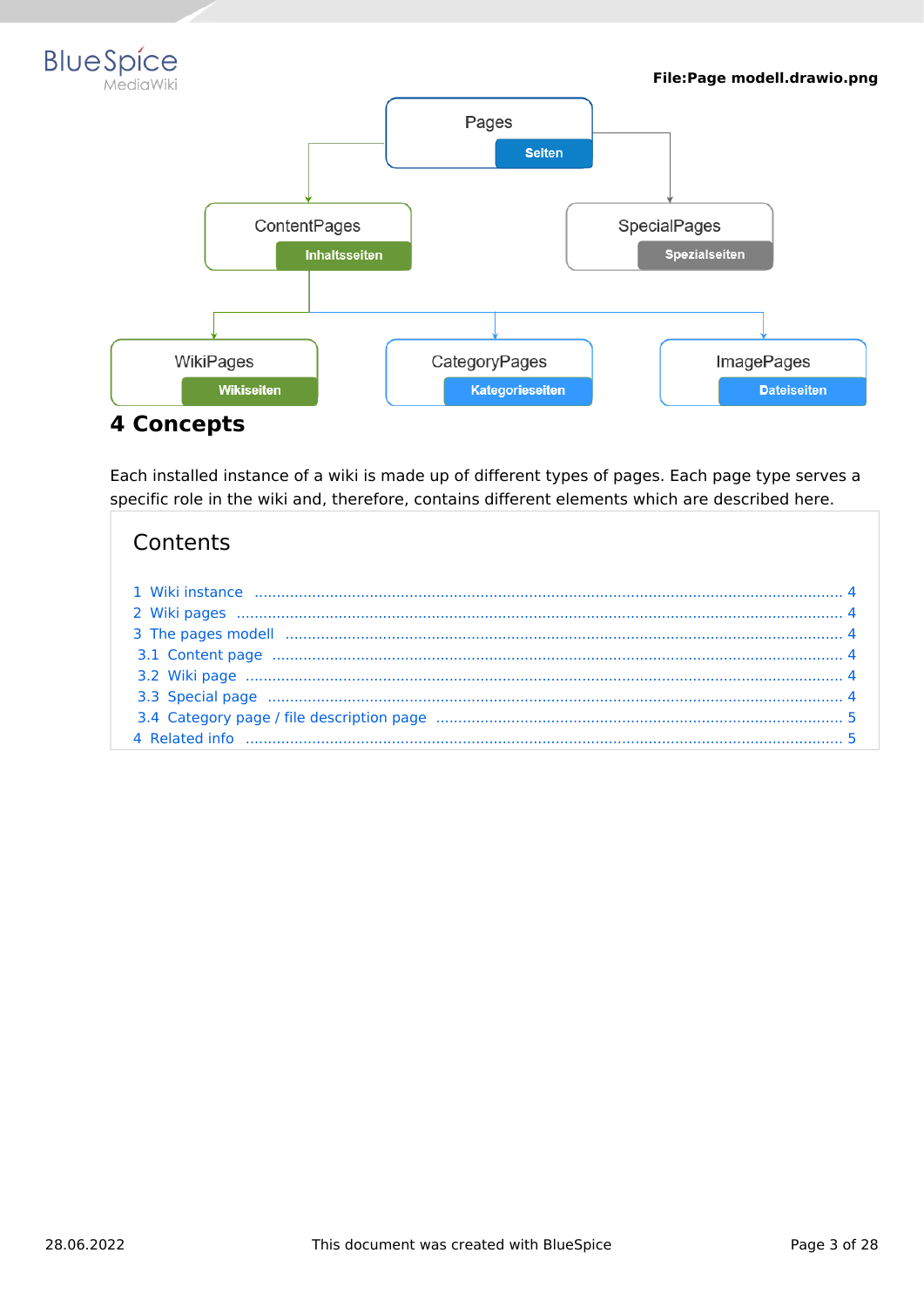<span id="page-3-0"></span>

#### Wiki instance

A wiki instance has the following main characteristics:

it has its own configuration

it has its own data storage with

its own database (for pages, users, user<->groups, user settings, ...)

its own file repo (for uploaded files)

it can be part of a wiki farm

#### <span id="page-3-1"></span>Wiki pages

#### The pages modell

<span id="page-3-2"></span>

#### <span id="page-3-3"></span>**Content page**

Content pages are all editable wiki pages. They can be **wiki pages** that are created by all users with the goal to share information on the wiki. **Category pages** are created when a page was added to a category and a user subsequently saves the necessary category page. A **file description page** is created when a file is uploaded to the wiki.

#### <span id="page-3-4"></span>**Wiki page**

Wiki pages are the actual "content pages" that users create when they add information to a wiki. They can be "blank" at the beginning or based on a page template that already contains some content with a predefined structure.

Charactersitics:

content is added by users

revisioned and has a version history

has an associated "Talk" page

#### <span id="page-3-5"></span>**Special page**

Each wiki contains a large number of special pages. These pages are built-in and not editable. All special pages are located in the pseudo-namespace "Special" and are listed on the page Special:SpecialPages : Merkmale:

automatically created content

overview pages or administrative tools

Types of special pages:

**Maintenance reports** (e.g., broken redirects, uncategorized pages, wanted pages)

**Lists of pages** (e.g., all pages, categories, forms, templates, high-use pages)

**User admin pages** (e.g., active users list, blocked users, user rights)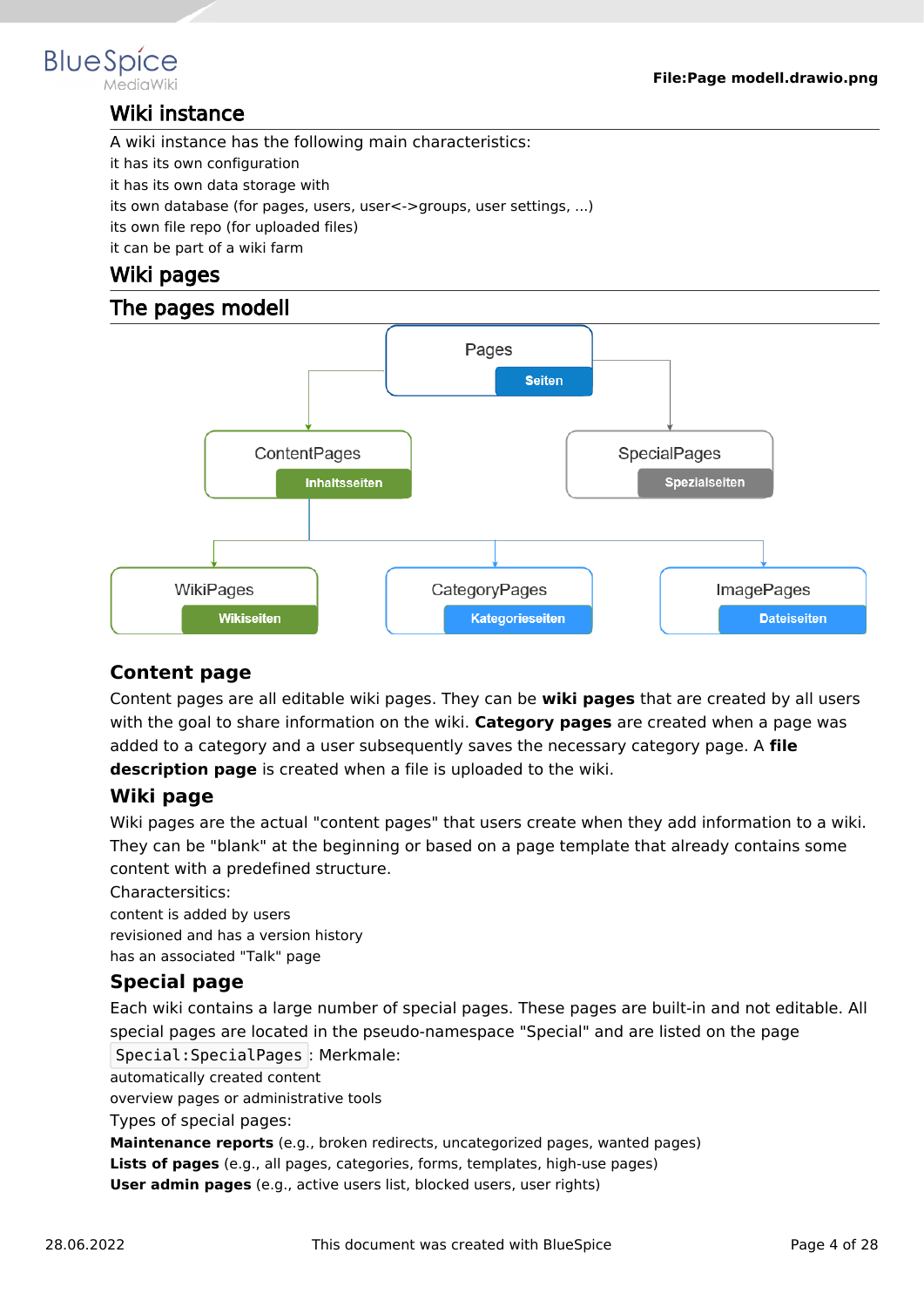

**BlueSpice special pages** (e.g., category manager, namespace manager, privacy admin) and many others

If you want to create your own special page, you can find the necessary information at [Mediawiki.](https://www.mediawiki.org/wiki/Manual:Special_pages) [org](https://www.mediawiki.org/wiki/Manual:Special_pages).

#### <span id="page-4-2"></span>**Category page / file description page**

To display all pages that share a category tag, a category page has to be created. Otherwise, users won't have a list of pages that are in a particular category.

When a file (e.g. image or PDF) is uploaded to the wiki, a corresponding description page is created. This page shows all necessary file information and provides access to important file management tools.

Charactersitics:

hybrid page between special and wiki page

editable/deletable like a wiki page

automatically generated content like a special page

<span id="page-4-3"></span>

## <span id="page-4-0"></span>**Training:Presentation/Konzepte/Seitenmodell**

**[Concepts](https://en.wiki.bluespice.com/wiki/Training:Presentation/Konzepte)** 

#### **Pages model**



<span id="page-4-1"></span>[Training:Presentation/Rundgang/BS3](https://en.wiki.bluespice.com/w/index.php?title=Training:Presentation/Rundgang/BS3&action=view)

[Wiki page](https://en.wiki.bluespice.com/wiki/Training:Presentation/Konzepte/Seitenmodell/Wikiseite)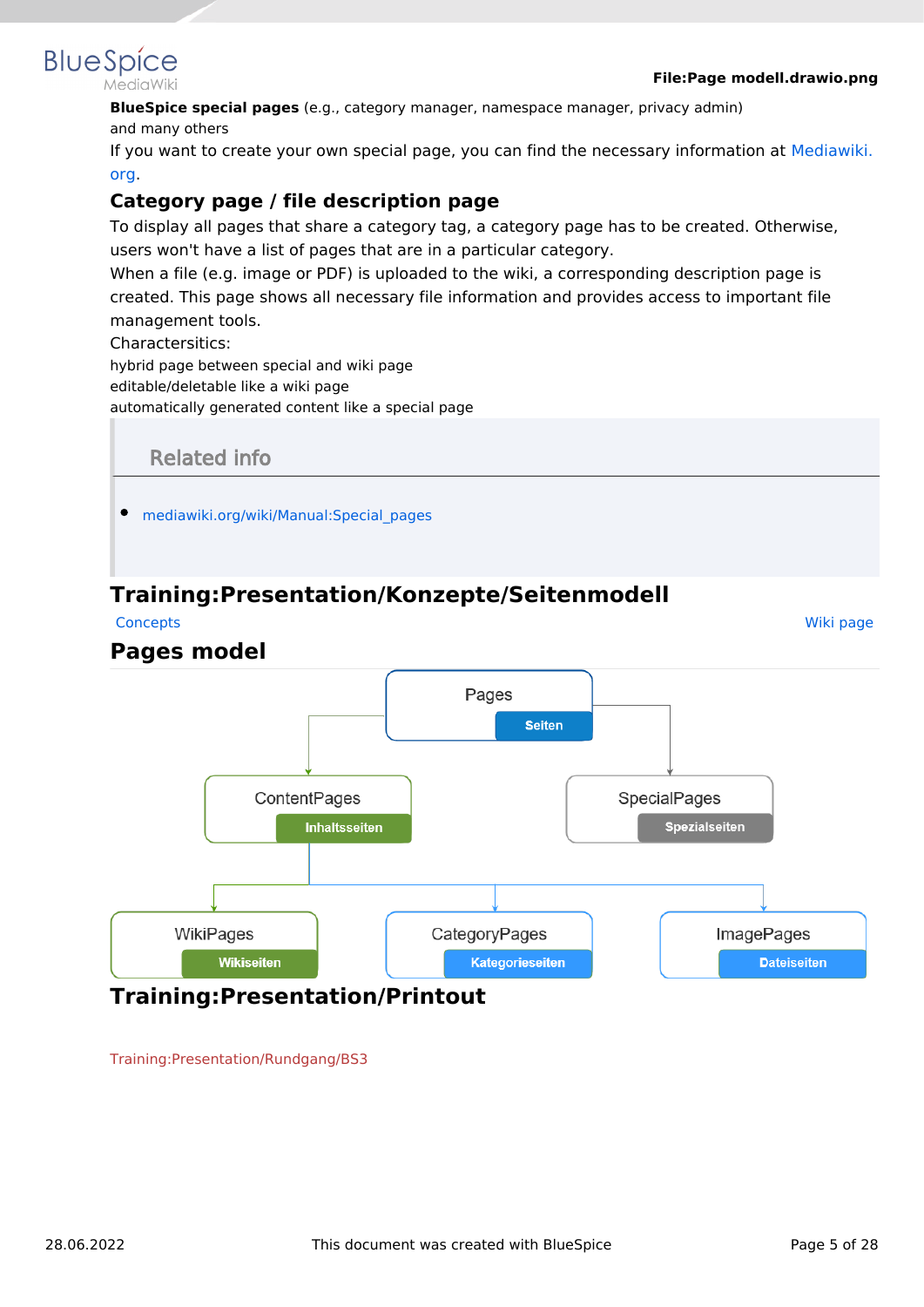

# **Search**

#### Title search

Namespace / autocomplete / similar pages

#### Fulltext search

also in files / filters / operators

## Search optimization

Redirects / disambiguation pages

#### Search filter

Filter pills, extended filters

#### Page lists for browsing

Special pages, category pages, smartlist, inline queries

#### Search operators

only in the search center: AND, OR, NOT, \*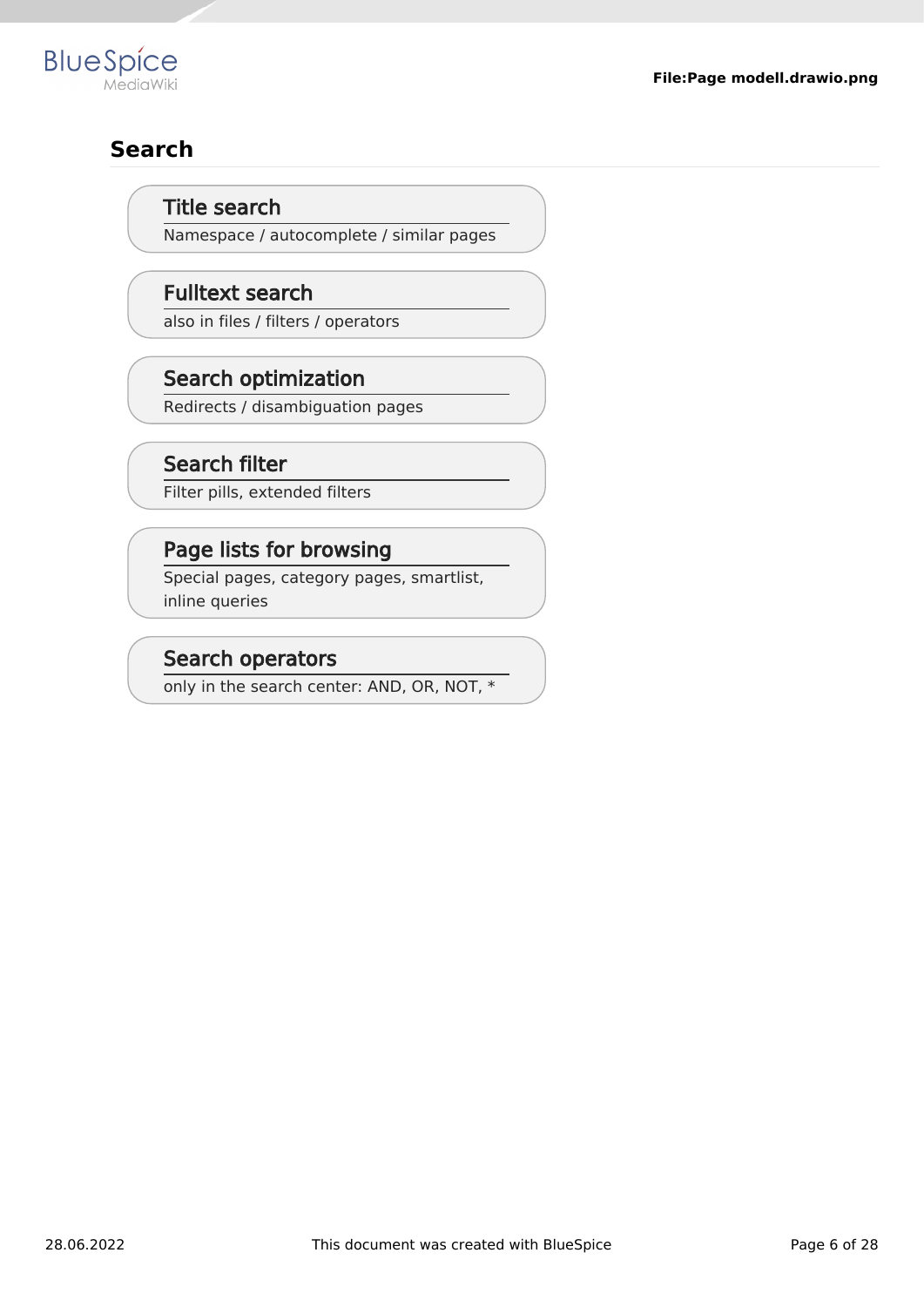



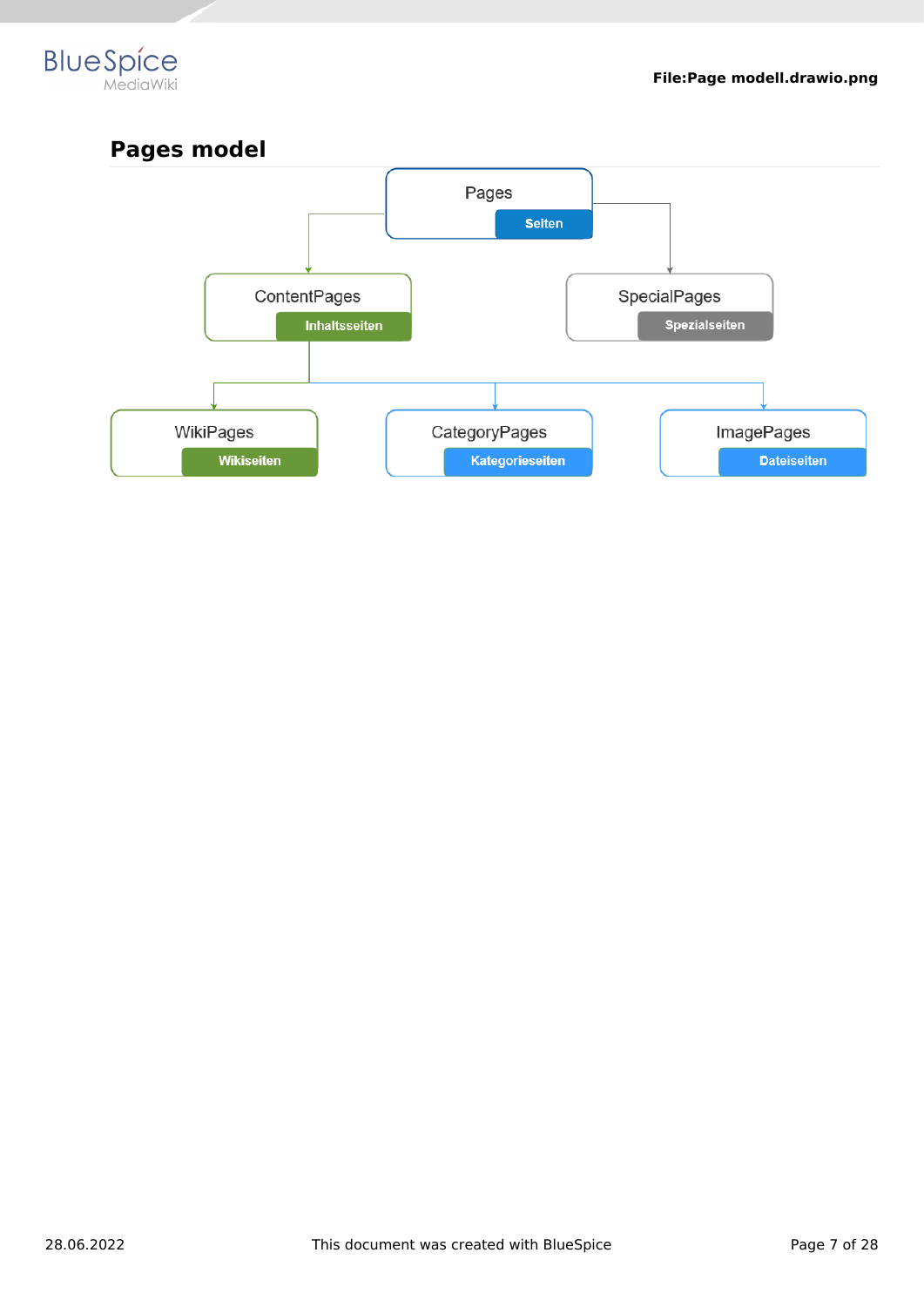

# **Wiki page**

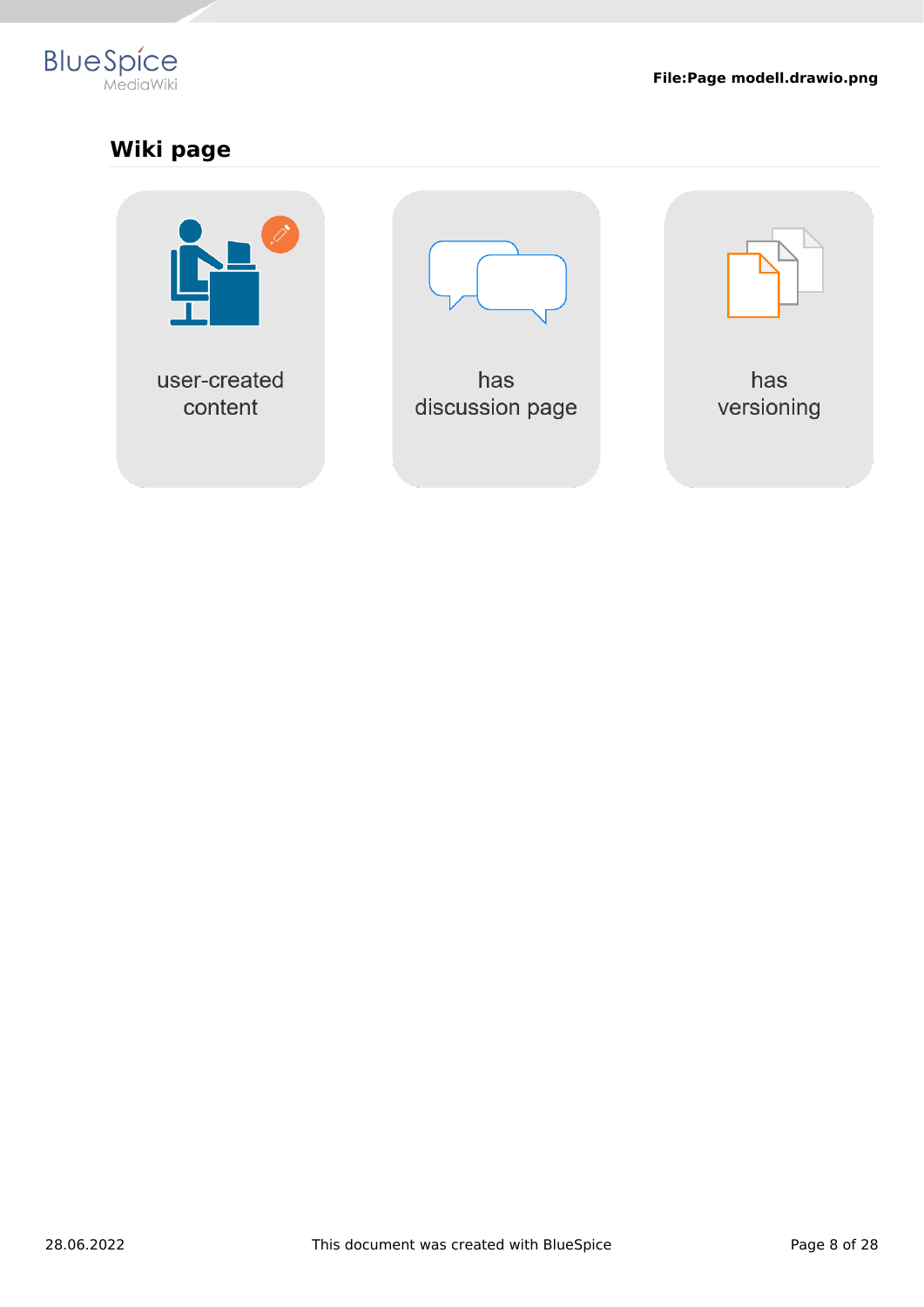

# **Special page**

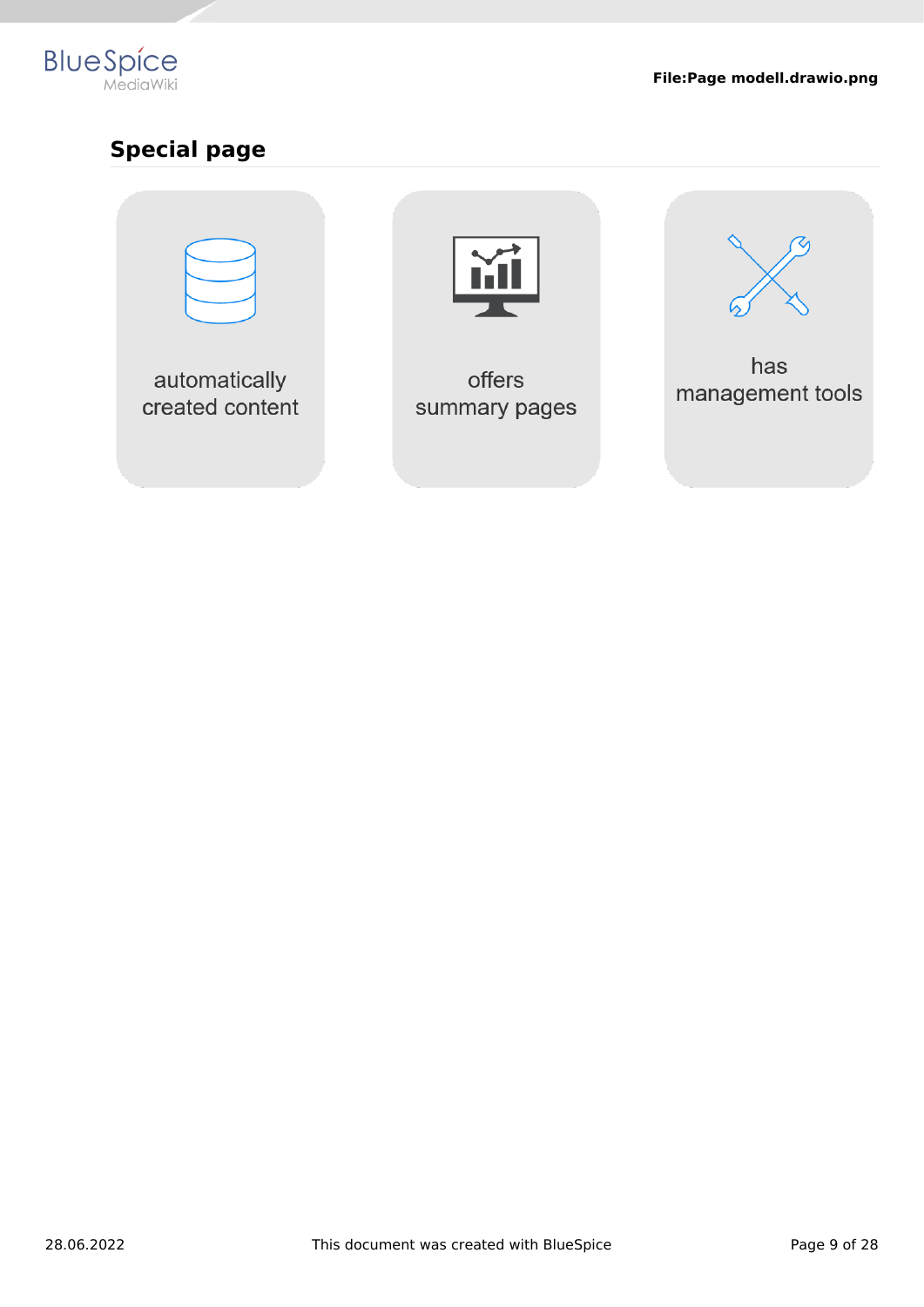

# **Description page**



hybrid special/wiki page



can be edited and deleted (like a wiki page)

automatic content (like a special page)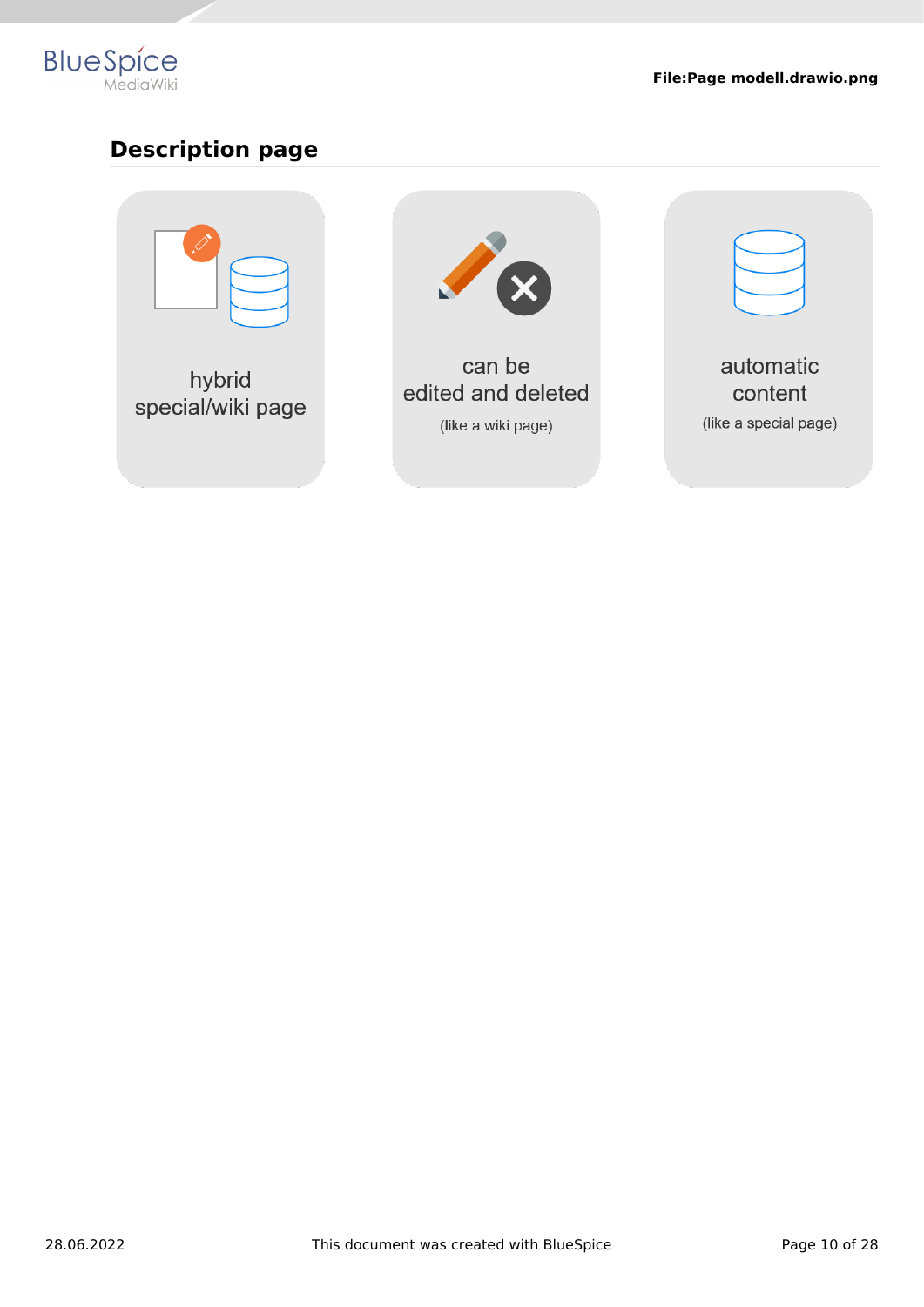

## **Namespace**

#### 1 namespace per page

Same page name = different page

#### Flat structure

only main namespaces

## Association with files

during upload; via description page

## Search filter

Supports the search

## Permission management

Permissions exit **only** via namespaces

## Activation of features

e.g, Approval, Read confirmation, Category check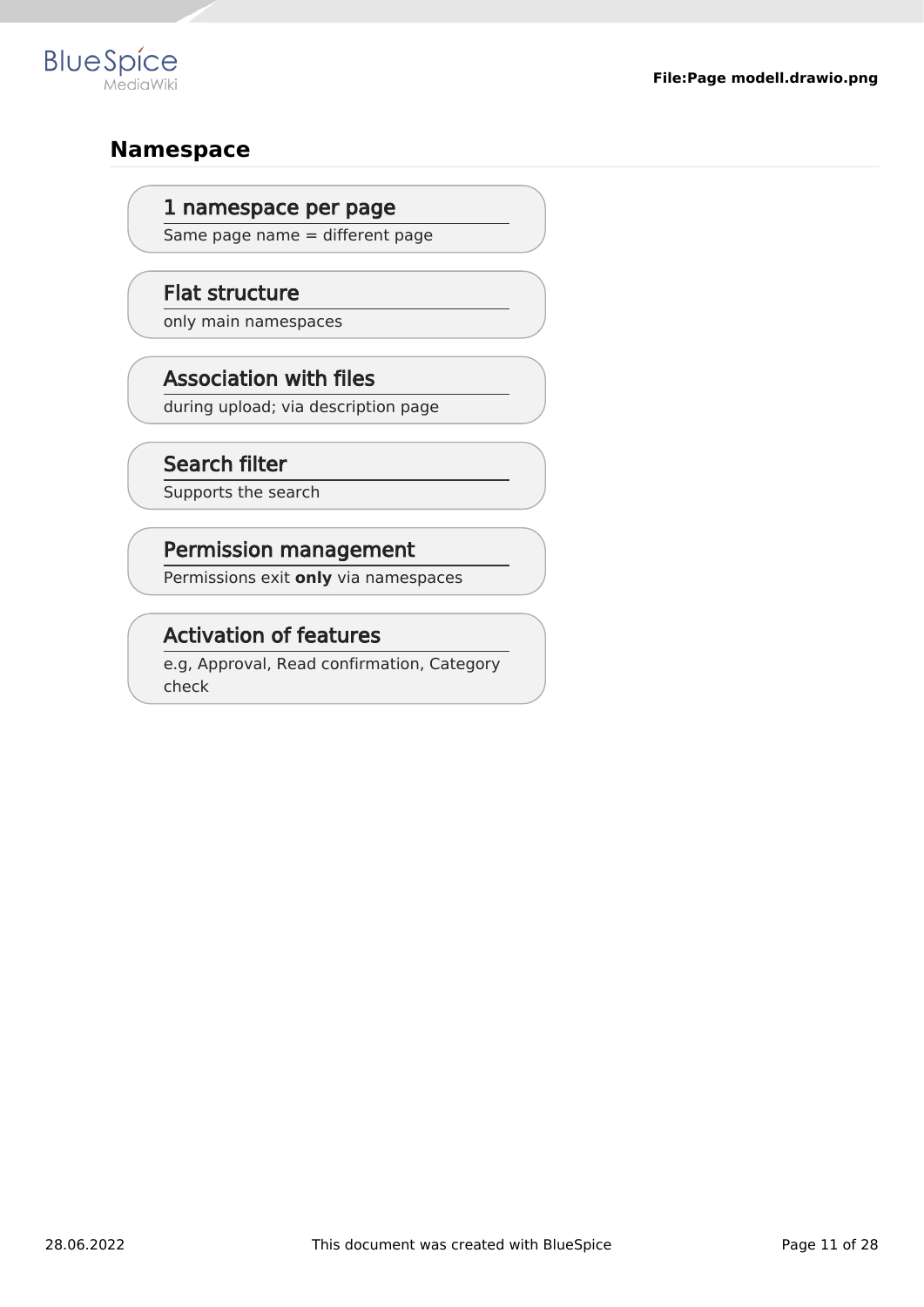# **Category**

**BlueSpice** 

#### Mixed concepts

Taxonomy/Classification (deductive), Tagging/Keywords (inductive)

#### **Hierarchical**

Main- / Subcategories

## No permissions\-awareness

Can be used by all users

## Association with files

during upload; via description page

#### Automatic content organization

Category pages, searchf ilter, smartlist, SMW

#### Independent of namespaces

Applicable throughout the wiki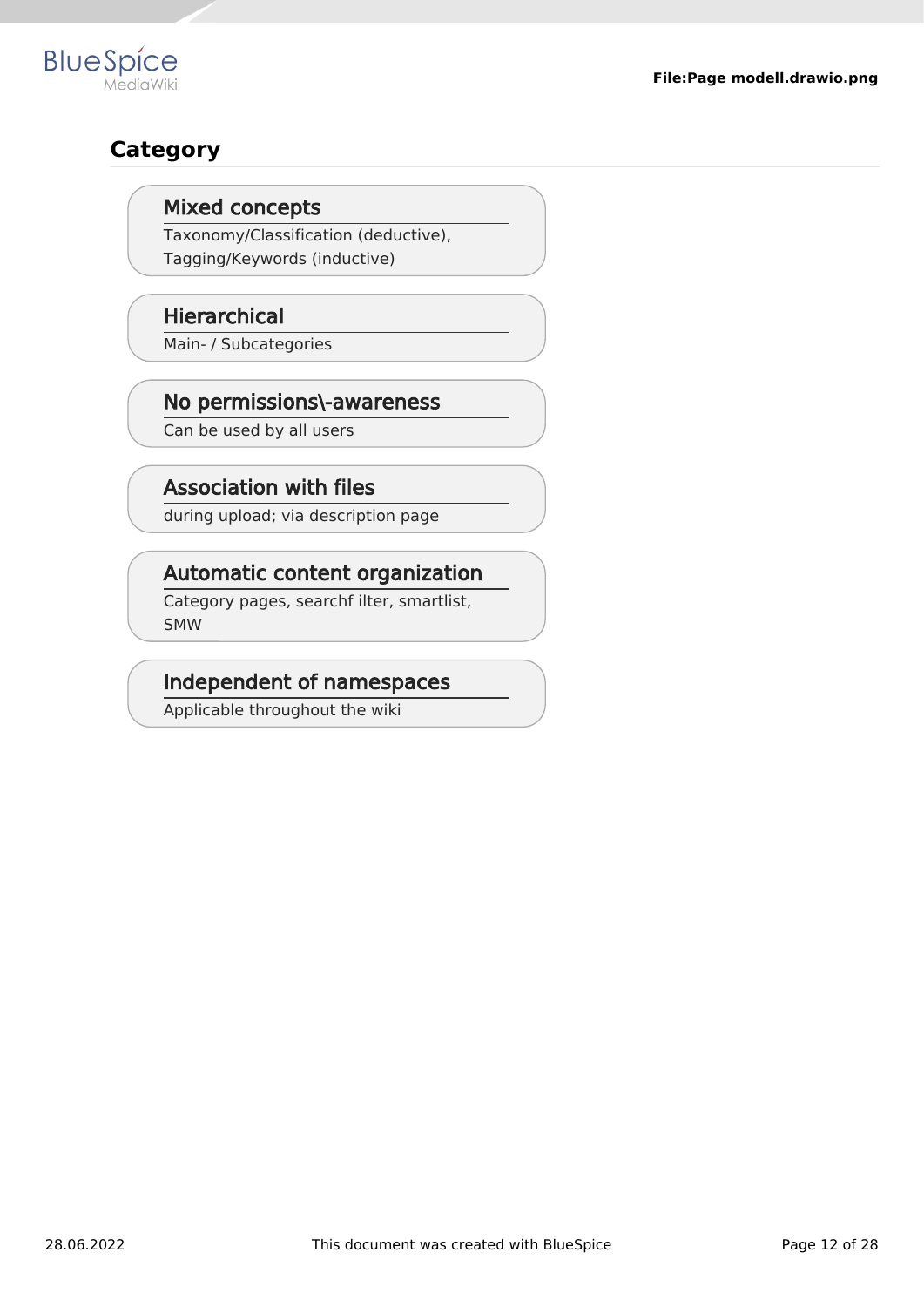

# **Namensraum vs\. Kategorie**

[950x950px](https://en.wiki.bluespice.com/w/index.php?title=Datei:Inhaltsorganisation.drawio.png&action=view)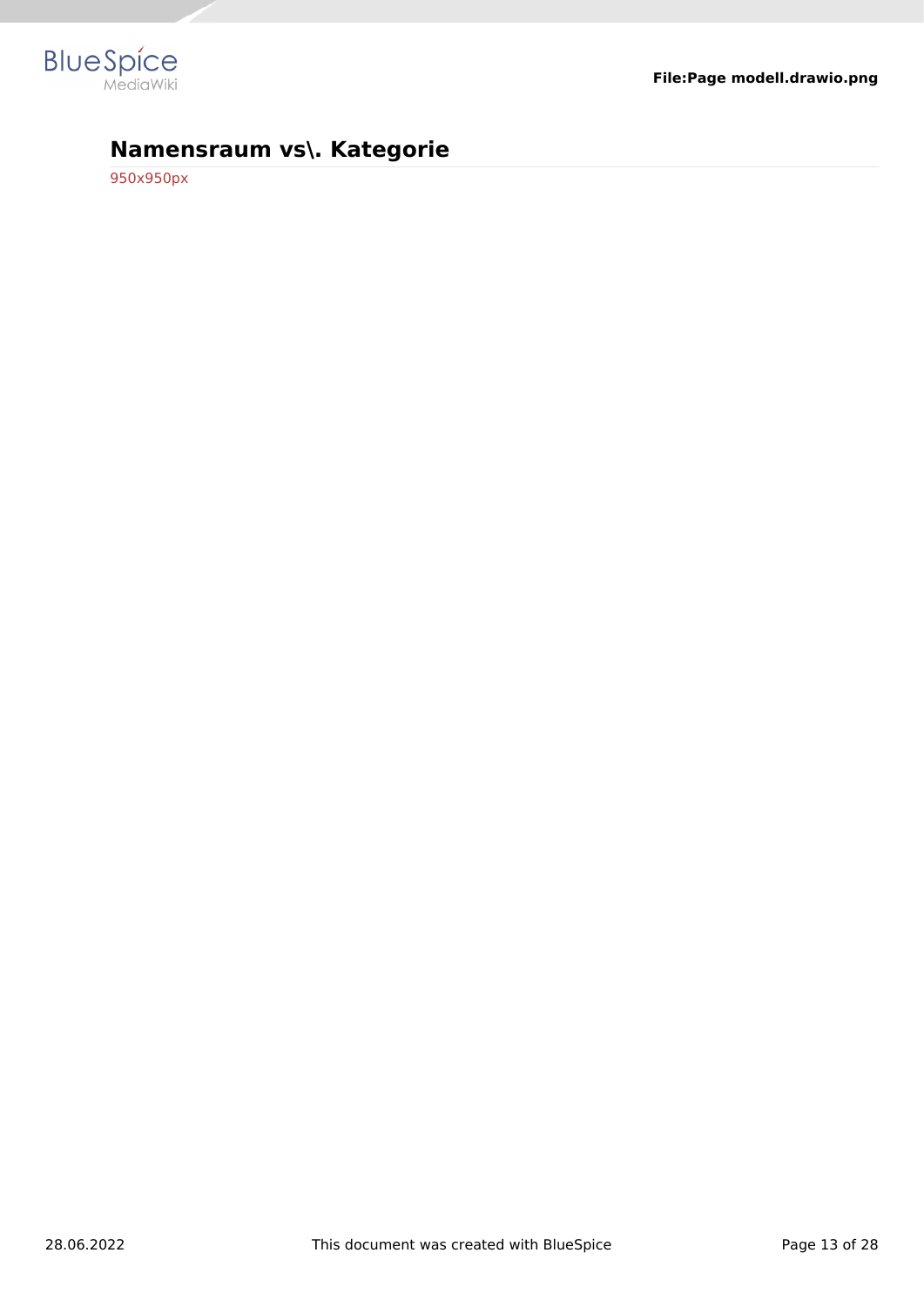

# **Unterseite**

#### Syntax

Schrägstriche im Seitennamen

## Navigationspfad / Hierarchie

"stark assoziierte" Seiten

## Sprachenverwaltung

über ISO 639-1 Sprachcodes

## Qualitätsmanagement

Separate Zuweisung oder Freigabe

|           | "fully qualified" page name |                                     |
|-----------|-----------------------------|-------------------------------------|
|           |                             | Product:N52000786-2/Technical notes |
| namespace | root-page                   | sub-page                            |
| prefix    | name                        | name                                |
|           |                             |                                     |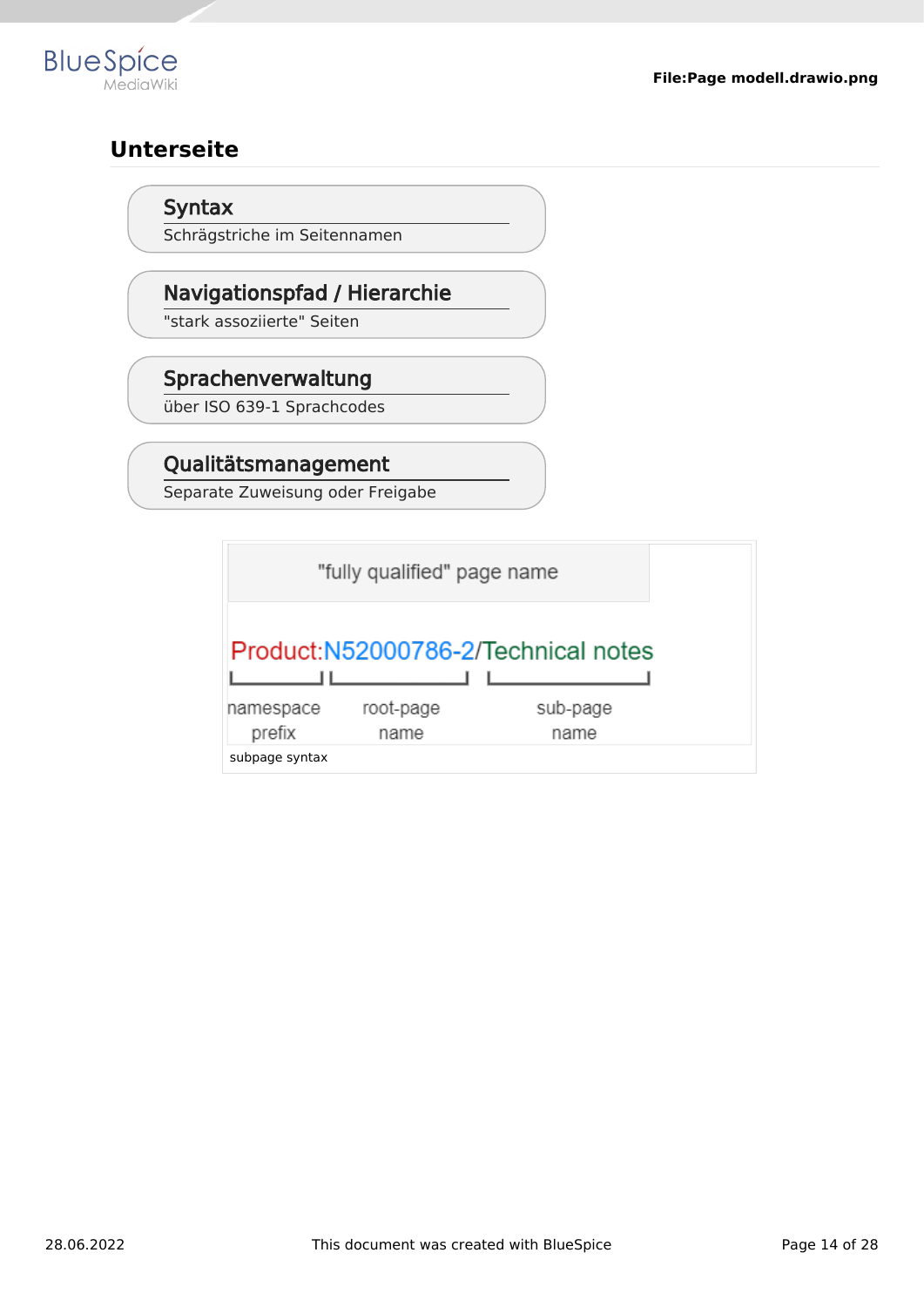

# **Inhaltsplanung**

[alternativtext=Inhaltsanalyse|zentriert|1311x1311px|Inhaltsanalyse](https://en.wiki.bluespice.com/w/index.php?title=Datei:Inhaltsmapping.drawio.png&action=view)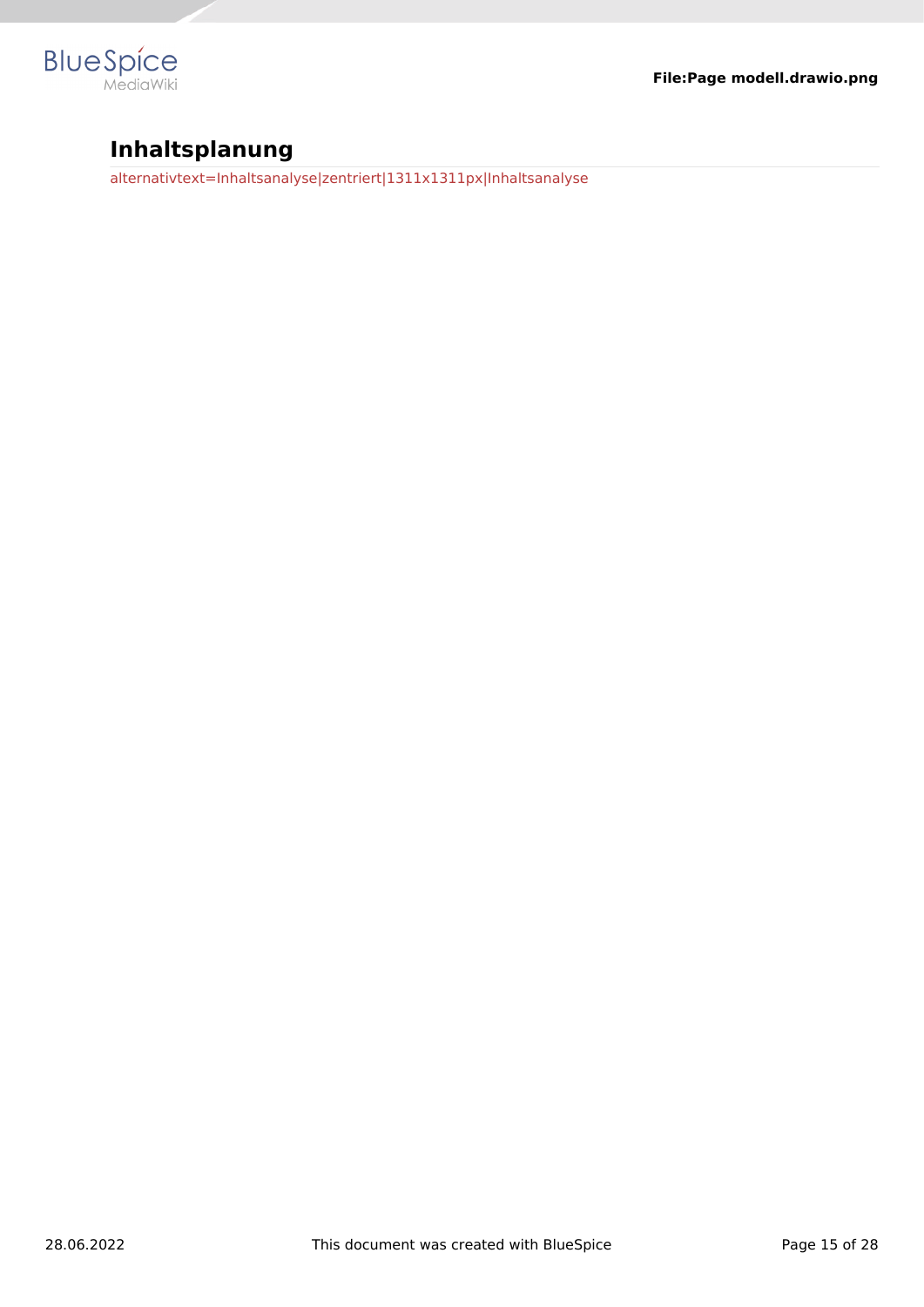

# **Inhaltsanalyse**

[Inhaltsplanung](https://en.wiki.bluespice.com/w/index.php?title=Inhaltsplanung&action=view)

<https://de.wiki.bluespice.com/wiki/Inhaltsplanung>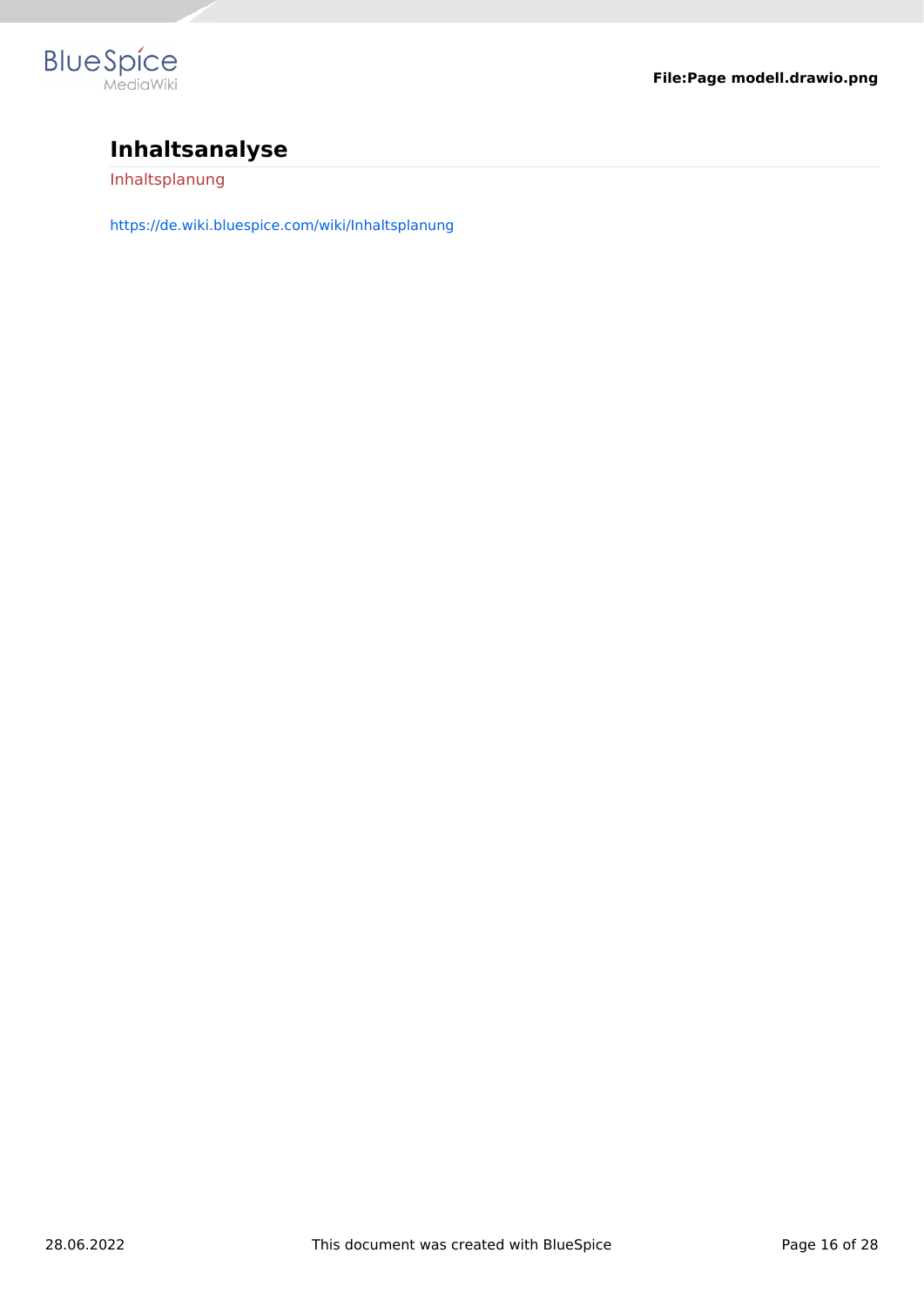

# **Benutzerrechte**

[alternativtext=Diagramm Rechtesystem|zentriert|Diagramm Rechtesystem](https://en.wiki.bluespice.com/w/index.php?title=Datei:Rechtesystem-1.drawio.png&action=view)

Gruppenverwaltung

Namensraumerwaltung

Rechteverwaltung

Benutzerverwaltung

[alternativtext=verrechtung|zentriert|verrechtung](https://en.wiki.bluespice.com/w/index.php?title=Datei:Verrechtung.drawio.png&action=view)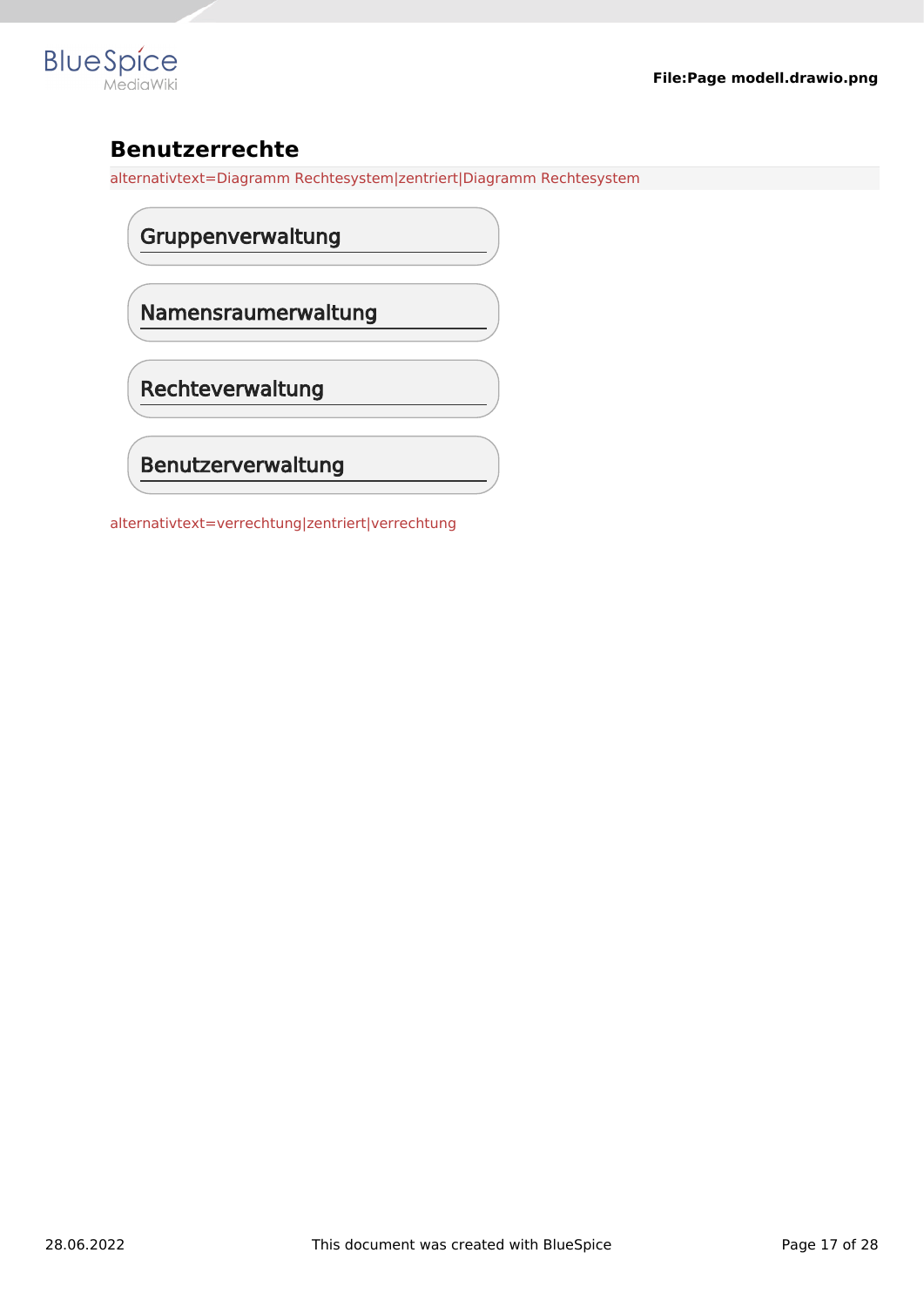

## **Wikitext**

#### Simplified markup language

Formatting of content

#### Source editing mode

Special content, inline queries, special formats, version comparison, corrections

## Visual editing

Generates wikitext in the background

#### **Examples\:**

This text is printed **'''bold'''**.

==Heading==

Link to a [[wiki page|link label]]

Embedded image [[File:image.png|300x300px]]

<pre>Pre-formatted clear text</pre>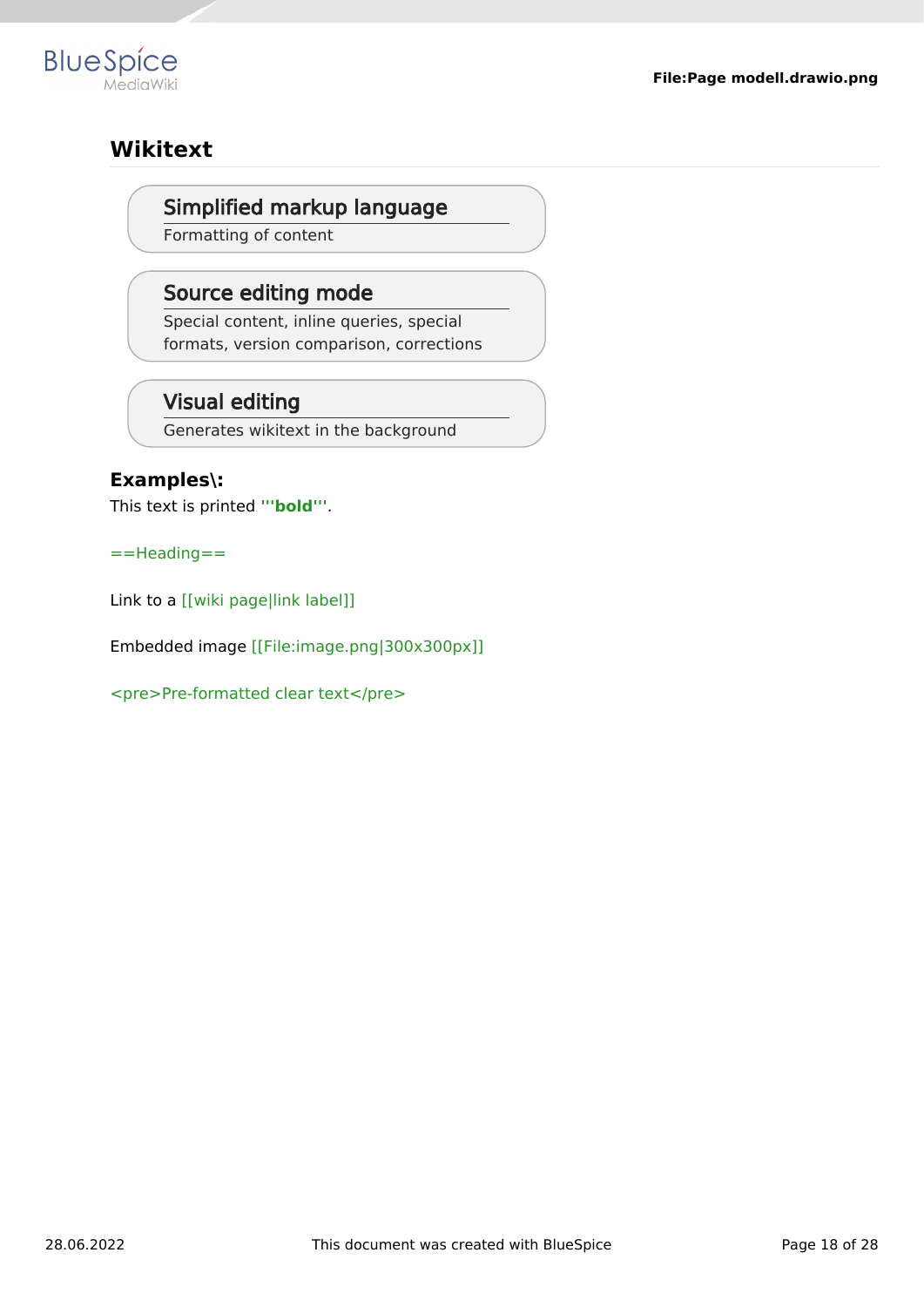

## **Templates**

#### created by users

pages in the "Template" namespace

#### reusable content

usually contains logic

# Completion aides for users

TemplateData (simple), Page Forms (more specific)

#### Formatting in source code

"Styling" in TemplateStyles

#### Examples

- MMiller > Write sales report for Q2/2021 > open > Due: 2021/07/30
- $\vert\vec{\mathbb{C}}\vert$  ESchneider > Organize next staff meeting topics > closed > Due: 2021/07/14
- RMarkwardt > Review hiring plan > closed > Due: 2021/07/15 **Comment: Reviewed and uploaded to wiki**

Note: This is a note.

Tip: This is a tip.

Important! This is important.

Warning! This is a warning.

**Example:** This is an example.

nis is a neutral note.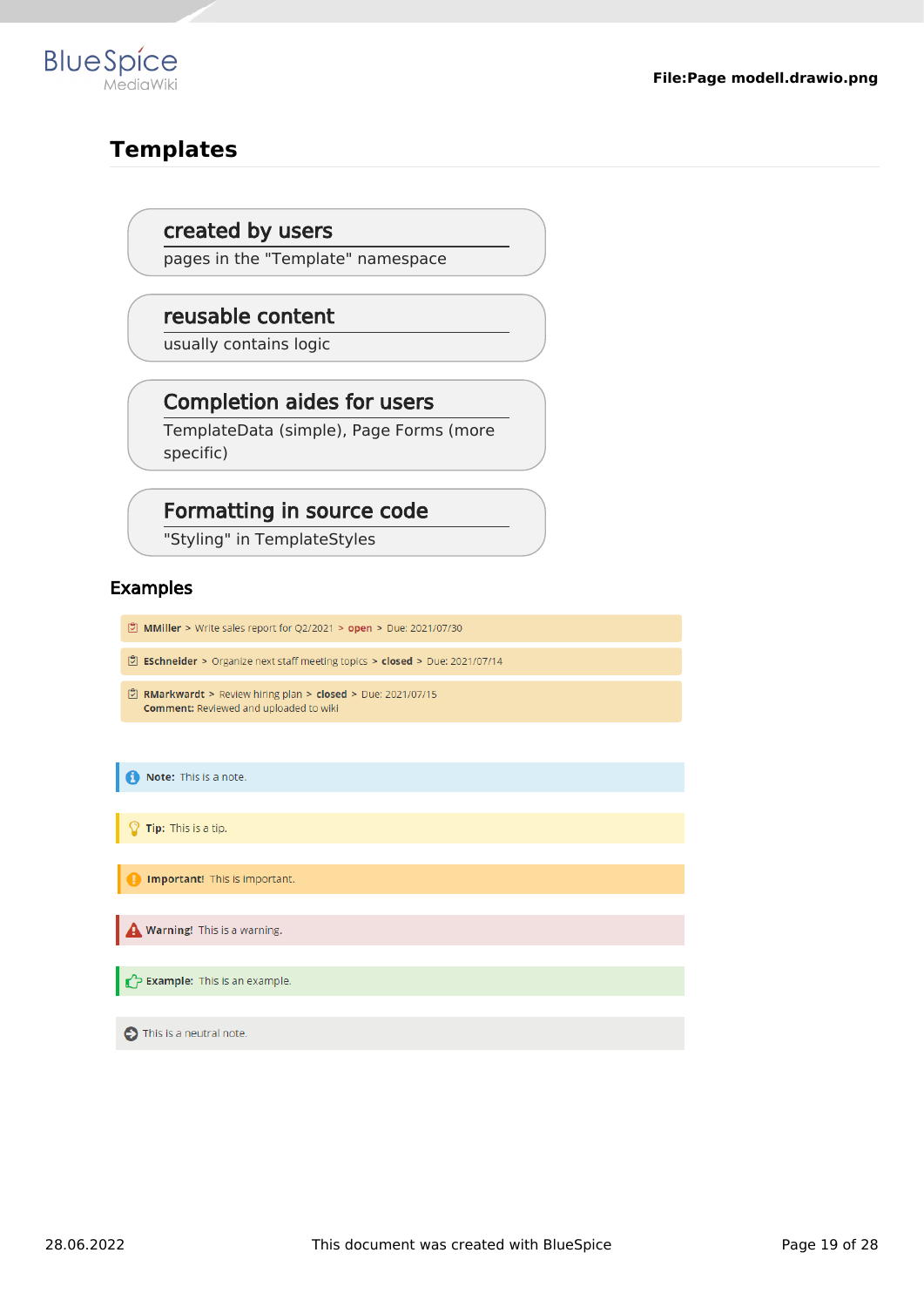

## **Page templates**

**BlueSpice** 

#### Activated by admins

Special:PageTemplatesAdmin

#### only for new pages

creates a pre-filled page

#### Page in the Template namespace

uses an existing template

#### Namespace association

can be limited to namespaces

#### **Beispiel**

Organisation

| <b>Type</b> | Who  | <b>Task</b>        | Due date | <b>Status</b> |
|-------------|------|--------------------|----------|---------------|
| ERM         | all  | lour Fixe          | Monday   |               |
| <b>ERM</b>  | all  | Check-in           | Friday   |               |
| Info        | alle | Check Support-Team |          |               |

|                                      |                       | Due tasks & dates (14-day overview) |                 |                         |                    |
|--------------------------------------|-----------------------|-------------------------------------|-----------------|-------------------------|--------------------|
| <b>Project management</b>            |                       | <b>Customer</b>                     | <b>Due date</b> | <b>Task</b>             | <b>Responsible</b> |
| <b>Customers</b>                     |                       |                                     |                 |                         |                    |
| <b>Projects / Services</b>           |                       |                                     |                 |                         |                    |
| <b>Customer</b>                      | Project<br>Management | <b>Task</b>                         |                 | <b>Time</b><br>estimate | <b>Status</b>      |
| <b>Support</b>                       |                       |                                     |                 |                         |                    |
| <b>Customer</b>                      | Project<br>Management | <b>Task</b>                         |                 | <b>Time</b><br>estimate | <b>Status</b>      |
| <b>Product</b><br><b>Responsible</b> |                       | <b>Task</b>                         |                 | <b>Time</b>             | <b>Status</b>      |
| Infrastructure                       |                       |                                     |                 | <b>Estimation</b>       |                    |
| Verantwortlich                       |                       | <b>Task</b>                         |                 | Time<br>estimate        | <b>Status</b>      |
| Other                                |                       |                                     |                 |                         |                    |
| <b>Signatures</b>                    |                       |                                     |                 |                         |                    |

 $\big/$  Signatures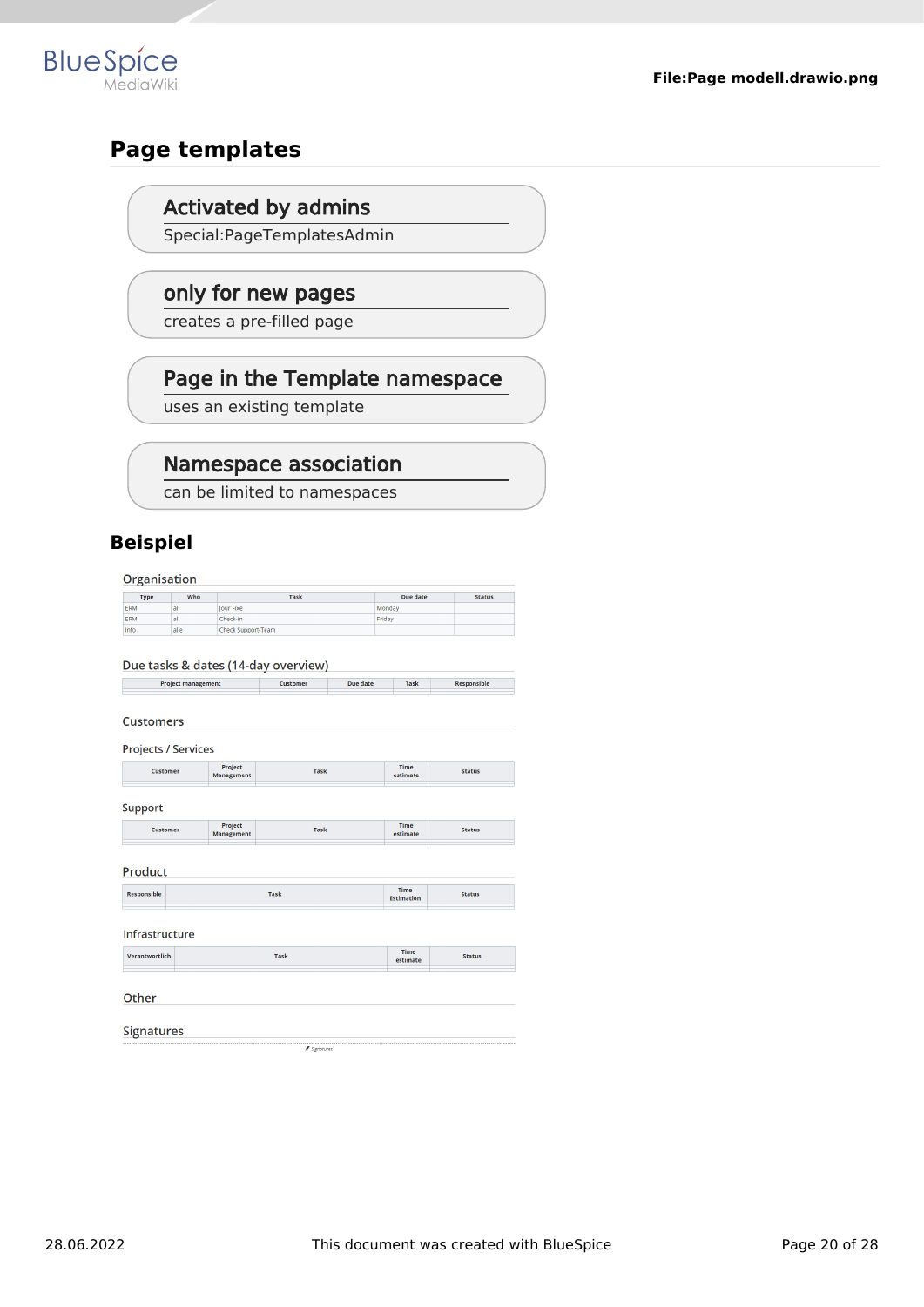

# **Functions**

#### Behavior switches

 $\boxed{\text{TOC}}$ ,  $\boxed{\text{NOTOC}}$ ,  $\boxed{\text{NOSTASH}}$ 

## Tags

**-- --**

 $\sqrt{2}$ 

<gallery>, <bs:bookshelf>

#### Variables

**{{ }}** {{FULLPAGENAME}}

# Parser functions

**{{# }}**

{{#ifeq:x|y|true|false}}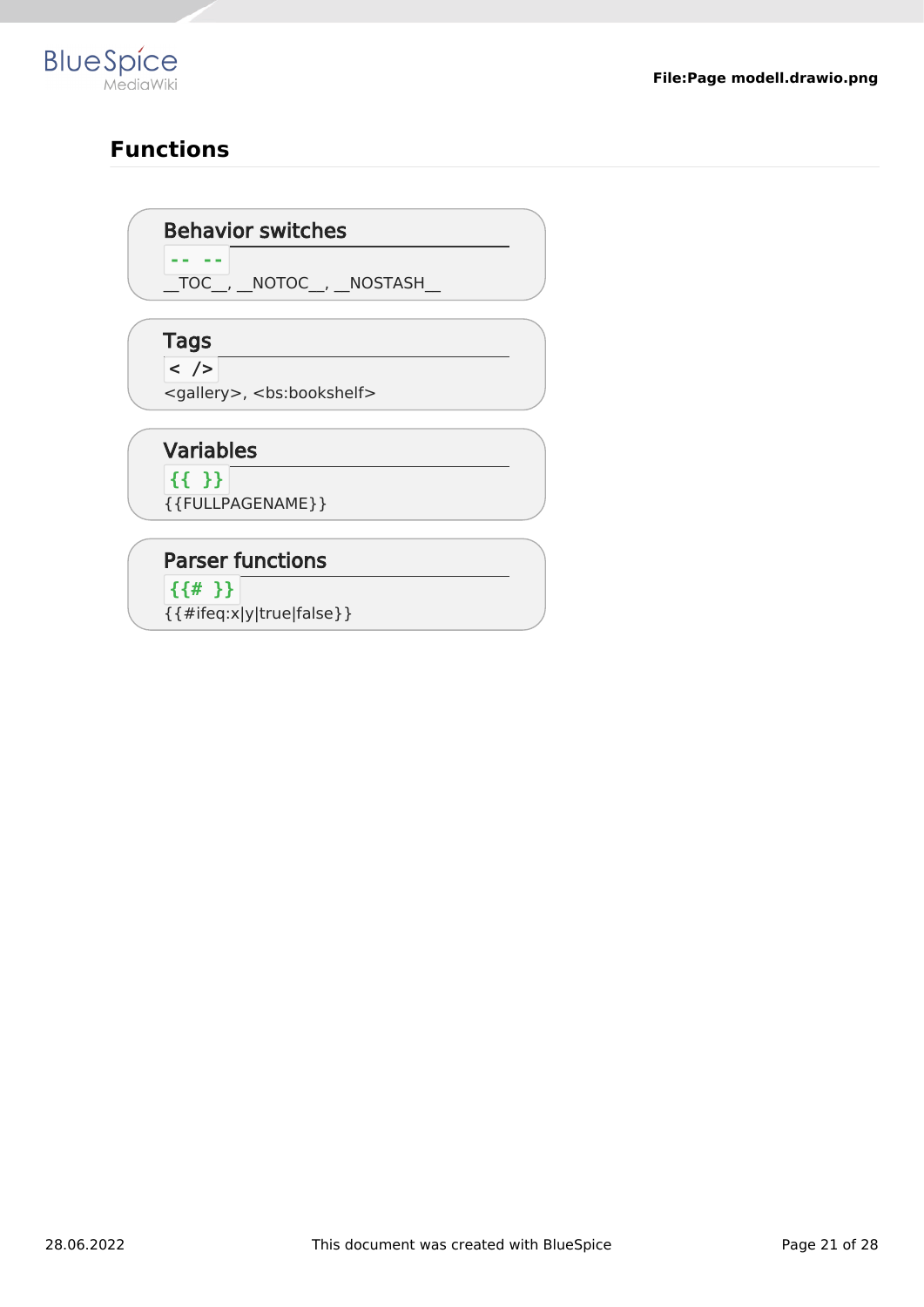

## **Dateisystemstruktur**

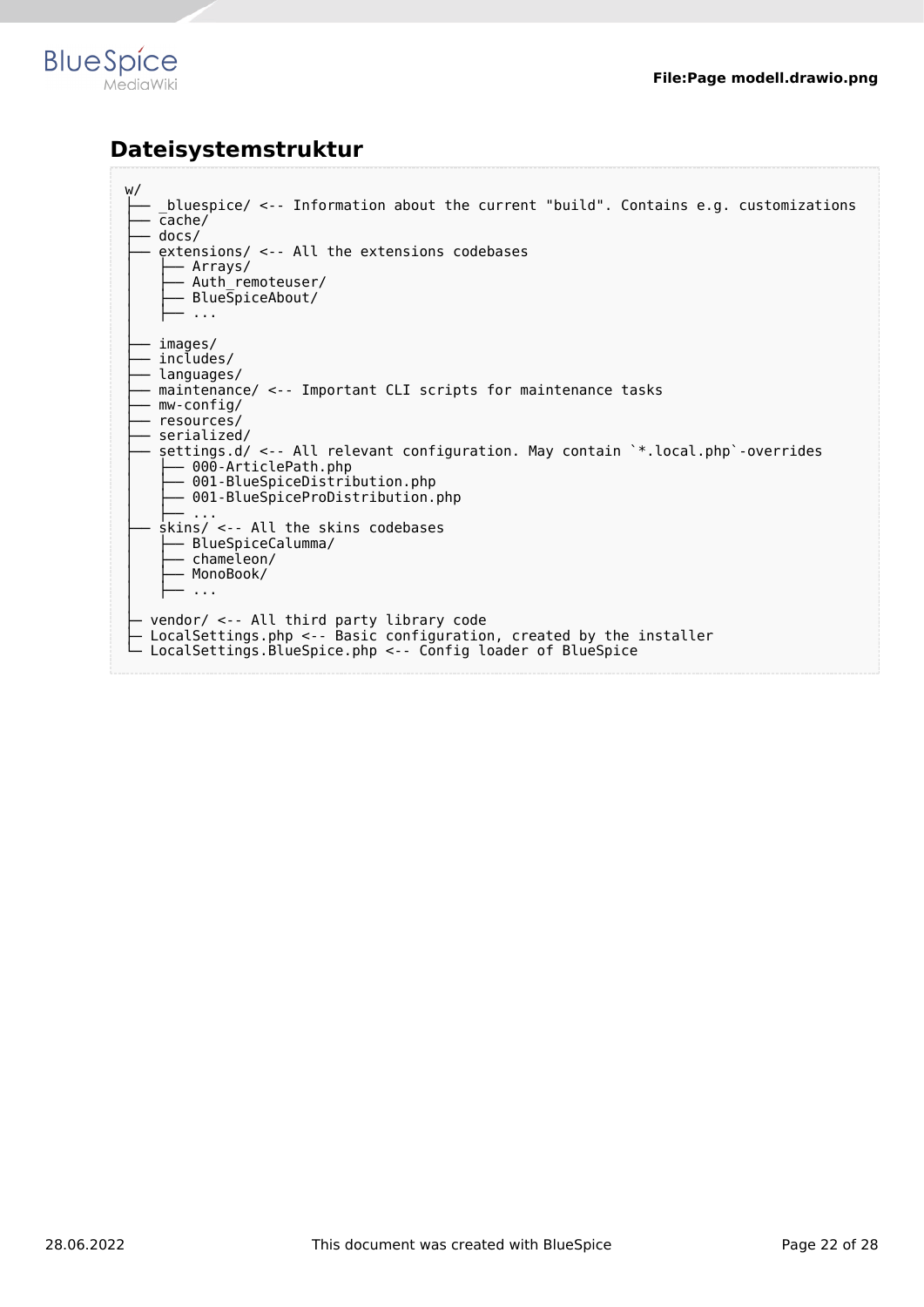

# **settings\.d**

| settings.d/<br>- 000-ArticlePath.php<br>- 001-BlueSpiceDistribution.php<br>- 001-BlueSpiceProDistribution.php<br>- 005-DefaultSettings.php<br>— 005-Directories.php<br>- 005-ImgAuth.php<br>- 005-MediaWikiExtensions.php<br>- 010-BlueSpiceFree.php<br>- 020-BlueSpiceAbout.php<br>- 020-BlueSpiceArticleInfo.php<br>— 020-BlueSpiceWikiAdmin.php<br>— 020-VisualEditor.php<br>- 030-CodeEditor.php<br>- 030-CookieWarning.php<br>- 030-ExtJSBase.php<br>- 030-WikiEditor.php<br>- 050-Auth.php |
|--------------------------------------------------------------------------------------------------------------------------------------------------------------------------------------------------------------------------------------------------------------------------------------------------------------------------------------------------------------------------------------------------------------------------------------------------------------------------------------------------|
|                                                                                                                                                                                                                                                                                                                                                                                                                                                                                                  |
|                                                                                                                                                                                                                                                                                                                                                                                                                                                                                                  |
|                                                                                                                                                                                                                                                                                                                                                                                                                                                                                                  |
|                                                                                                                                                                                                                                                                                                                                                                                                                                                                                                  |
|                                                                                                                                                                                                                                                                                                                                                                                                                                                                                                  |
|                                                                                                                                                                                                                                                                                                                                                                                                                                                                                                  |
|                                                                                                                                                                                                                                                                                                                                                                                                                                                                                                  |
|                                                                                                                                                                                                                                                                                                                                                                                                                                                                                                  |
|                                                                                                                                                                                                                                                                                                                                                                                                                                                                                                  |
|                                                                                                                                                                                                                                                                                                                                                                                                                                                                                                  |
|                                                                                                                                                                                                                                                                                                                                                                                                                                                                                                  |
|                                                                                                                                                                                                                                                                                                                                                                                                                                                                                                  |
|                                                                                                                                                                                                                                                                                                                                                                                                                                                                                                  |
|                                                                                                                                                                                                                                                                                                                                                                                                                                                                                                  |
|                                                                                                                                                                                                                                                                                                                                                                                                                                                                                                  |
|                                                                                                                                                                                                                                                                                                                                                                                                                                                                                                  |
| - 050-BlueSpiceCategoryManager.php                                                                                                                                                                                                                                                                                                                                                                                                                                                               |
|                                                                                                                                                                                                                                                                                                                                                                                                                                                                                                  |
| —<br>— 050-BlueSpiceWikiExplorer.php<br>- 050-Math.php                                                                                                                                                                                                                                                                                                                                                                                                                                           |
| — 060-BlueSpiceArticlePreviewCapture.php                                                                                                                                                                                                                                                                                                                                                                                                                                                         |
| - 060-BlueSpiceFilterableTables.php                                                                                                                                                                                                                                                                                                                                                                                                                                                              |
|                                                                                                                                                                                                                                                                                                                                                                                                                                                                                                  |
| —<br>— 060-BlueSpiceUserInfo.php                                                                                                                                                                                                                                                                                                                                                                                                                                                                 |
| - 060-SemanticMaps.php                                                                                                                                                                                                                                                                                                                                                                                                                                                                           |
| 080-BlueSpiceCalumma.php                                                                                                                                                                                                                                                                                                                                                                                                                                                                         |
|                                                                                                                                                                                                                                                                                                                                                                                                                                                                                                  |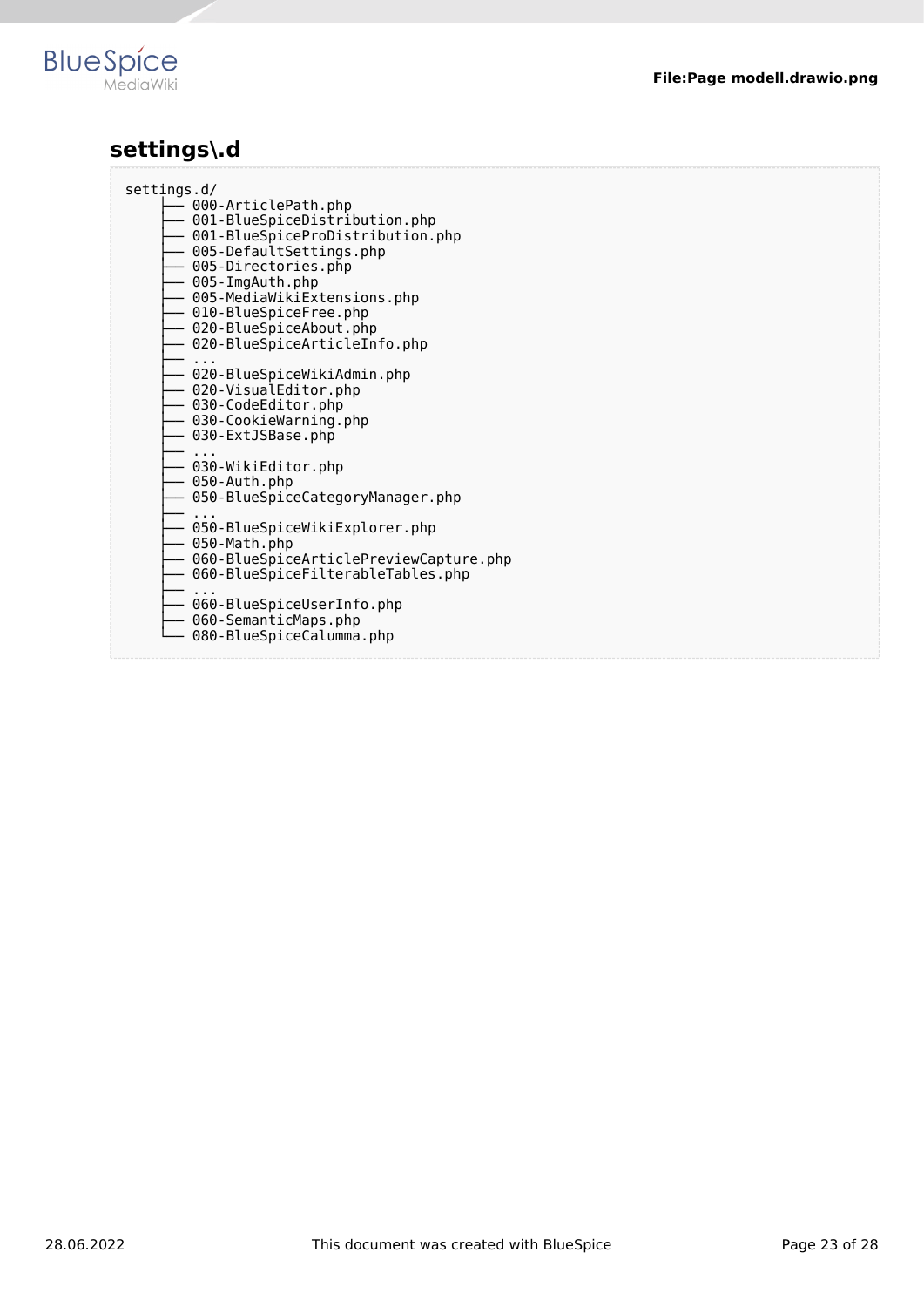

# **Systemintegration**

[Datei:Systemintegration.drawio.png](https://en.wiki.bluespice.com/w/index.php?title=Datei:Systemintegration.drawio.png&action=view)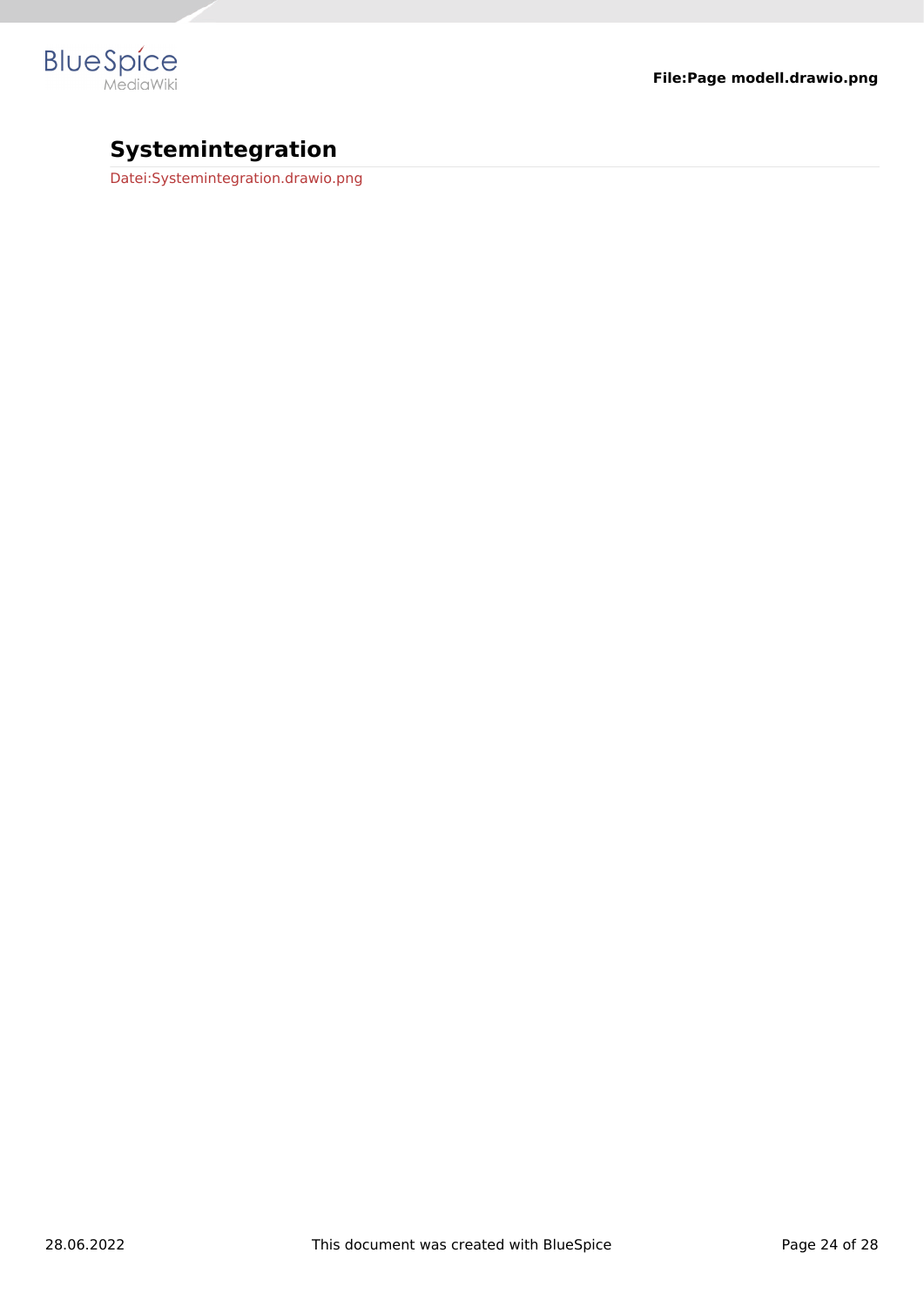

Hallo Welt! GmbH Maximilianstraße 9 93047 Regensburg

Tel: 0941 - 66 0 80 198 Mail: info@hallowelt.com [File:PresentationSocial.drawio.png](https://en.wiki.bluespice.com/w/index.php?title=Special:Upload&wpDestFile=PresentationSocial.drawio.png)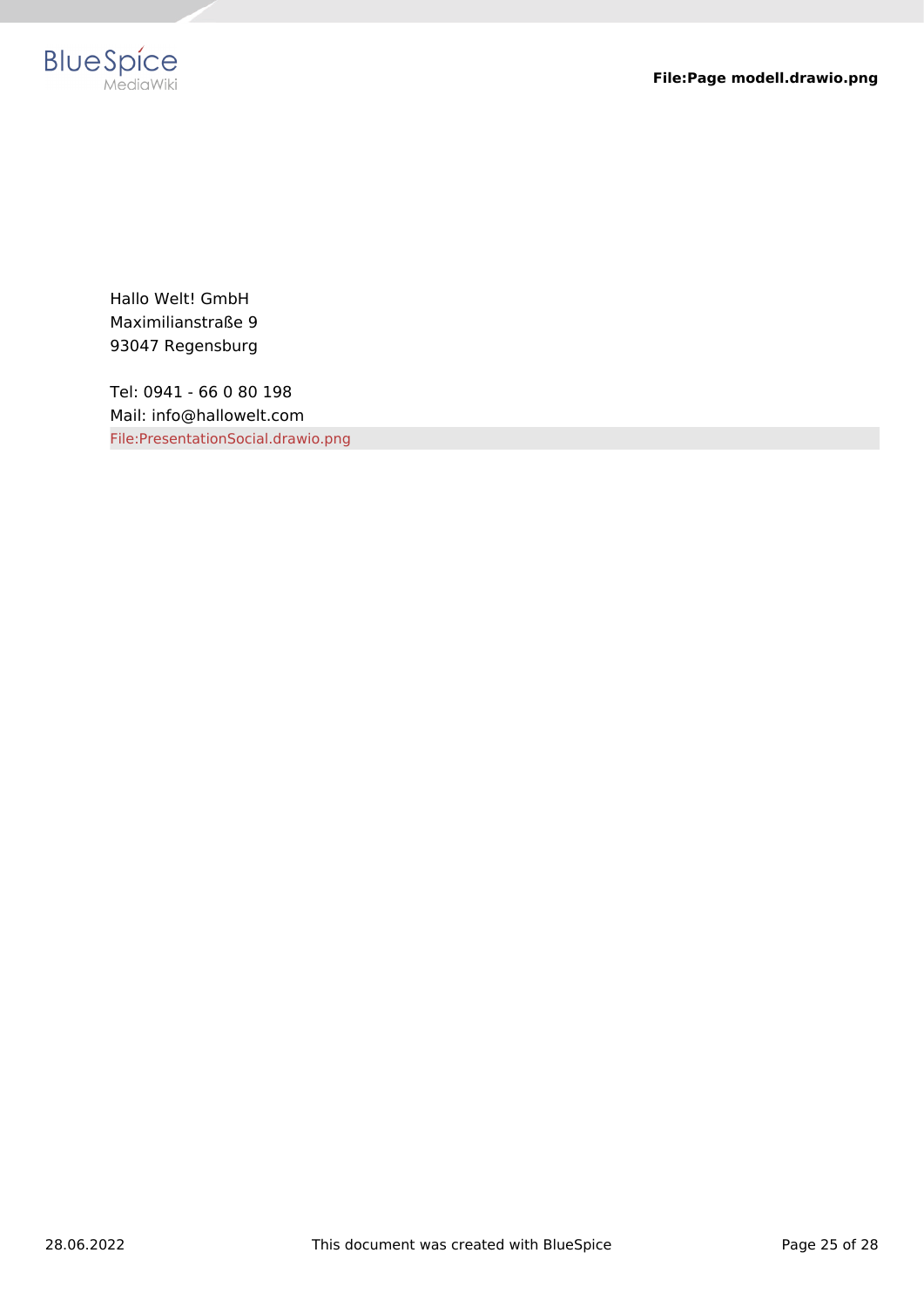<span id="page-25-0"></span>

| <b>MLR</b> |                                |  |  |  |  |  |
|------------|--------------------------------|--|--|--|--|--|
|            |                                |  |  |  |  |  |
| Name       | <b>MLR</b>                     |  |  |  |  |  |
| <b>MLR</b> |                                |  |  |  |  |  |
|            | <b>MLR</b><br>Name             |  |  |  |  |  |
|            | <b>Translatetest</b>           |  |  |  |  |  |
|            | <b>System requirements</b>     |  |  |  |  |  |
|            | <b>Release History</b>         |  |  |  |  |  |
|            | <b>Announcement/XSS attack</b> |  |  |  |  |  |
|            | <b>Release Notes</b>           |  |  |  |  |  |
|            | <b>Main Page</b>               |  |  |  |  |  |
|            | PluggableAuth                  |  |  |  |  |  |
|            | <b>SimpleSAMLphp</b>           |  |  |  |  |  |
|            | <b>BlueSpicePrivacy</b>        |  |  |  |  |  |
| Wiki pages |                                |  |  |  |  |  |

# <span id="page-25-1"></span>**Contents**

| 1 The pages modell manufactured and an anti-manufactured and an analysis of the pages modell manufactured and $27$                                                                                                            |  |
|-------------------------------------------------------------------------------------------------------------------------------------------------------------------------------------------------------------------------------|--|
|                                                                                                                                                                                                                               |  |
|                                                                                                                                                                                                                               |  |
| 1.3 Special page manufactured and contact the control of the control of the control of the control of the control of the control of the control of the control of the control of the control of the control of the control of |  |
|                                                                                                                                                                                                                               |  |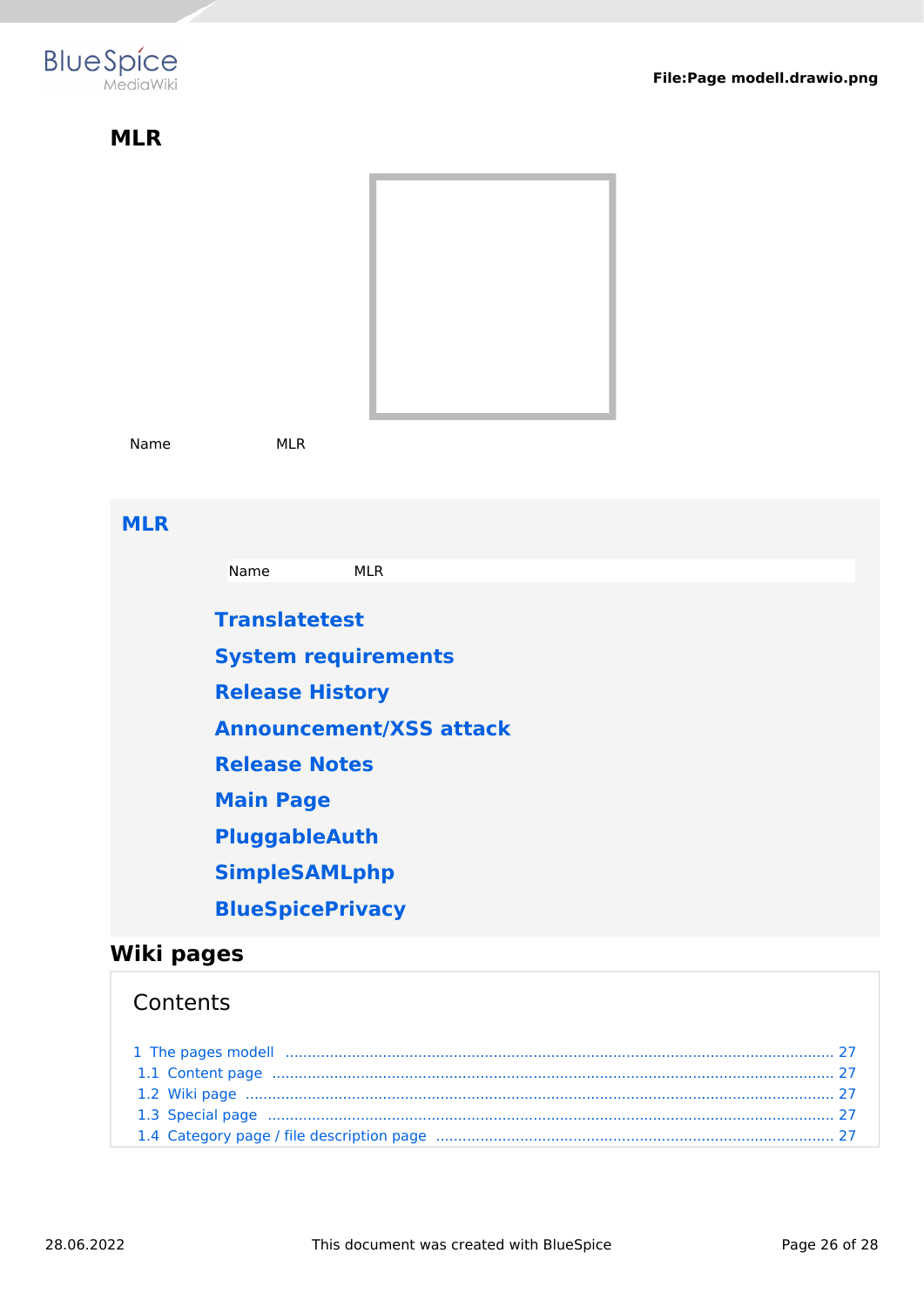# <span id="page-26-0"></span>**BlueSpice**

The pages modell



#### <span id="page-26-1"></span>**Content page**

Content pages are all editable wiki pages. They can be **wiki pages** that are created by all users with the goal to share information on the wiki. **Category pages** are created when a page was added to a category and a user subsequently saves the necessary category page. A **file description page** is created when a file is uploaded to the wiki.

#### <span id="page-26-2"></span>**Wiki page**

Wiki pages are the actual "content pages" that users create when they add information to a wiki. They can be "blank" at the beginning or based on a page template that already contains some content with a predefined structure.

Charactersitics: content is added by users revisioned and has a version history has an associated "Talk" page

#### <span id="page-26-3"></span>**Special page**

Each wiki contains a large number of special pages. These pages are built-in and not editable. All special pages are located in the pseudo-namespace "Special" and are listed on the page Special:SpecialPages : Merkmale:

automatically created content

overview pages or administrative tools

Types of special pages:

**Maintenance reports** (e.g., broken redirects, uncategorized pages, wanted pages)

**Lists of pages** (e.g., all pages, categories, forms, templates, high-use pages)

**User admin pages** (e.g., active users list, blocked users, user rights)

**BlueSpice special pages** (e.g., category manager, namespace manager, privacy admin) and many others

If you want to create your own special page, you can find the necessary information at [Mediawiki.](https://www.mediawiki.org/wiki/Manual:Special_pages) [org](https://www.mediawiki.org/wiki/Manual:Special_pages).

#### <span id="page-26-4"></span>**Category page / file description page**

To display all pages that share a category tag, a category page has to be created. Otherwise, users won't have a list of pages that are in a particular category.